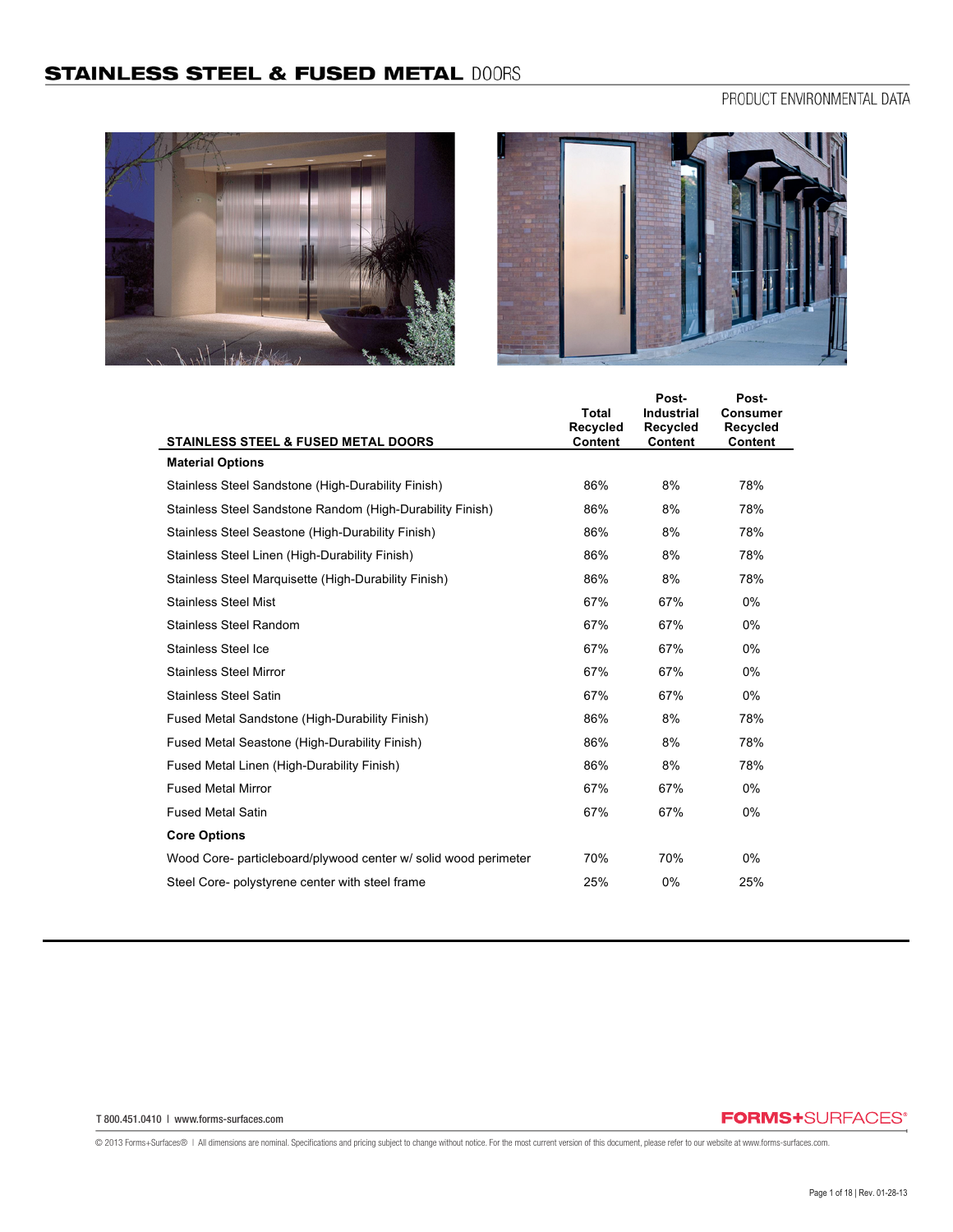### **GREEN BUILDING STANDARDS**

#### *LEED®*

This product can apply to several LEED credits, as outlined below. In order to provide knowledgeable assistance to our customers, we have LEED Accredited Professionals on staff. If you don't see the information you need for your project on this page, you can contact our LEED APs by e-mailing green@forms-surfaces.com.

- **MR: Recycled Content** This product contains recycled material. Please contact us for project specific information.
- **MR: Regional Materials**  We have manufacturing facilities in Carpinteria, CA (93013). Please contact us for more information.

## *LEED® India*

This product can apply to one or more LEED India credits, as outlined below. If you don't see the information you need for your project on this page, you can contact us by e-mailing green@forms-surfaces.com.

• **MR: Recycled Content** – This product contains recycled material. Please contact us for project specific information.

#### *Green Globes®*

This product can apply to the Green Globes credits, as outlined below. Please feel free to contact us at green@forms-surfaces.com should you need more information.

- **10.2.2.1 Recycled Content -** This product contains recycled material. Please contact us for project specific information.
- **10.2.4.1 Transportation of Processed or Manufactured Materials -** We have manufacturing facilities in Carpinteria, CA (93013). Please contact us for more information.

### *Estidama*

This product can apply to the Estidama credits outlined below. We are familiar with the Estidama standards, so please feel free to contact us at green@forms-surfaces.com should you need additional information.

- **ADMAT1: Materials Specification - Major Building Elements – Recycled -** This product contains recycled material. Please contact us for project specific information.
- **ADMAT5: Sustainability Materials Sourcing –** We maintain sustainable procurement policies and procedures. Please contact us for more information.
- **ADWAS1: Reduction of Waste -** Most of our products are recyclable. Disposal information can be found below.

## **FORMS+SURFACES**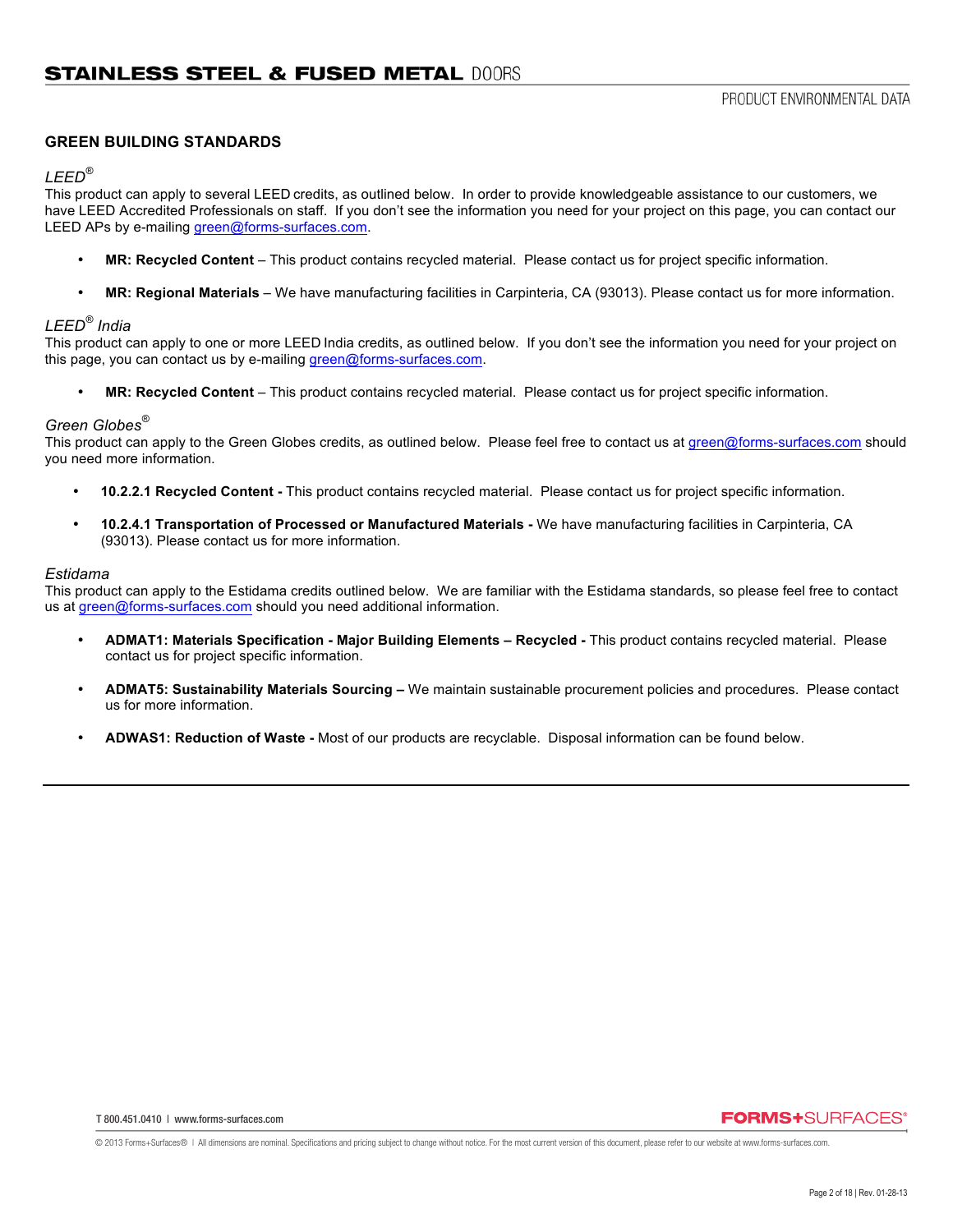## **PRODUCT MATERIALS**

| Material                  | Type               | Description4                                                                                                                                                                         | Maint-<br>enance<br>$(0-5)*$ | Inherent<br>Value<br>$(0-5)$ ** | Scratch-<br>Resistant | orrosion/We<br>Resistant<br>Ö | Biodegradable | Rapidly<br>tenewable<br>$\alpha$ | Recyclable |
|---------------------------|--------------------|--------------------------------------------------------------------------------------------------------------------------------------------------------------------------------------|------------------------------|---------------------------------|-----------------------|-------------------------------|---------------|----------------------------------|------------|
| Polymer                   | Polystyrene        | Petroleum-based polymer, used for a broad range of molded<br>and extruded products.                                                                                                  | 4                            | $\Omega$                        |                       | х                             |               |                                  | x          |
| <b>Stainless</b><br>Steel | <b>Fused Metal</b> | Stainless Steel substrate with a vapor-deposited titanium<br>surface layer added to produce decorative colors while retaining<br>the performance characteristics of Stainless Steel. | 4                            | 4                               | X                     | $\boldsymbol{\mathsf{x}}$     |               |                                  | x          |
| <b>Stainless</b><br>Steel | <b>HD Finish</b>   | Stainless Steel with a finish applied by high-pressure rollers to<br>produce a work-hardened surface with enhanced resistance to<br>wear.                                            | 4                            | 4                               | X                     | X                             |               |                                  | x          |
| <b>Stainless</b><br>Steel | Sheet and<br>Tube  | Steel that is alloyed with chromium and other metals to improve<br>corrosion-resistance. Formed by rolling or extruding.                                                             | 3                            | 4                               |                       | X                             |               |                                  | x          |
| Steel                     | Galvanized         | Carbon steel that has been zinc plated for enhanced corrosion-<br>resistance.                                                                                                        | 3                            | 3                               |                       | х                             |               |                                  | x          |
| Wood                      | Douglas Fir        | A type of evergreen coniferous tree typically used for structural<br>applications that are required to withstand high loads.                                                         | 3                            |                                 |                       |                               | X             |                                  |            |
| Wood                      | Particleboard      | An engineered wood made of wood particles and a resin binder<br>formed into panels under high temperature and pressure. Less<br>dense than MDF.                                      | 5                            | 0                               |                       |                               |               |                                  | x          |
| Wood                      | Plywood            | Wood panels made of thin layers of wood veneer glued<br>together.                                                                                                                    | 5                            | 0                               |                       |                               |               |                                  |            |

\*Maintenance ratings are assigned as follows: 0 – High level of maintenance required to keep up product performance and aesthetics; 5 – Absolutely no maintenance required to keep up product's visual appearance and performance characteristics;

\*\*Inherent value ratings are assigned based on the material's scrap value: 0 - No scrap value, or negative scrap value, and/or no scrap market; 5 - High scrap value, accompanied by robust scrap market.

## **FORMS+**SURFACES®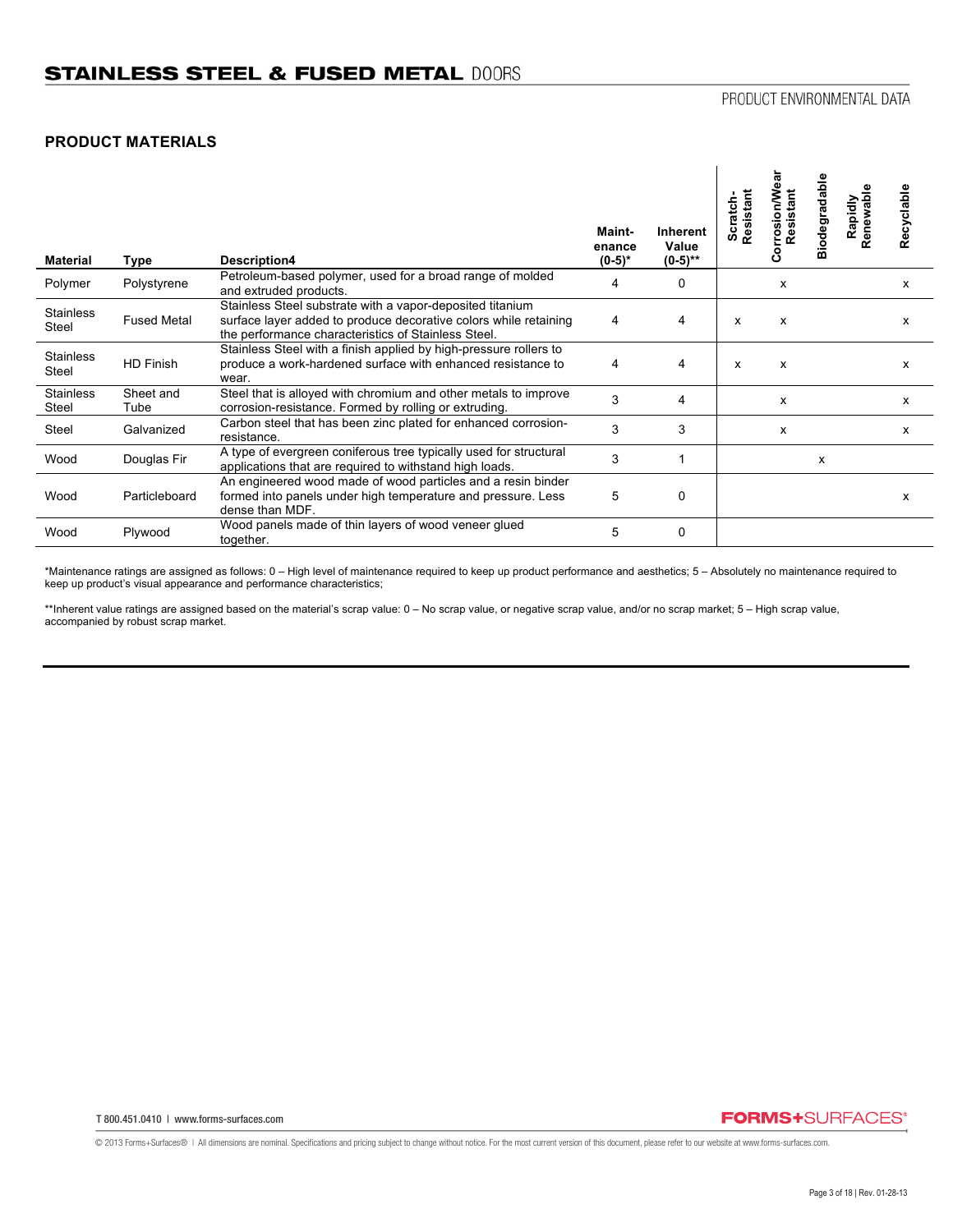## **PROCESSES**

| <b>F+S Facility</b><br><b>Processes</b> | <b>Process Description</b>                                                                                                                                                                                                                                                                   | <b>Vendor Facility</b><br><b>Processes</b> | <b>Process Description</b>                                                                                                                                                                                                                                                                                       |
|-----------------------------------------|----------------------------------------------------------------------------------------------------------------------------------------------------------------------------------------------------------------------------------------------------------------------------------------------|--------------------------------------------|------------------------------------------------------------------------------------------------------------------------------------------------------------------------------------------------------------------------------------------------------------------------------------------------------------------|
| Adhesive<br>Application                 | Used to bond non-metal components. Adhesives are<br>applied either by hand or in a spray booth controlled for air<br>emissions.                                                                                                                                                              | Calendaring                                | Metalworking process in which sheet metal is rolled<br>out at room temperature, changing the molecular<br>structure to make it harder and more resistant to<br>scratching.                                                                                                                                       |
| <b>Brake Forming</b>                    | A mechanical process in which material is shaped at a<br>single angle along a straight axis. The process can be<br>repeated to form more complicated shapes.                                                                                                                                 | Galvanizing                                | A zinc plating electrochemically bonded to carbon<br>steel for enhanced corrosion-resistance.                                                                                                                                                                                                                    |
| Eco-Etch                                | Physical etching process in which an artwork mask is<br>applied to a metal surface that is then bead-blasted.<br>Unmasked areas become more matte, whereas masked<br>areas retain their original look. Beads are recycled within the<br>process until the particles become too small to use. | Metal Finishing                            | Applied using grinding/sanding wheels. Finishing<br>produces a grained or brushed finish on the<br>surface, and depending on the material will<br>increase corrosion resistance. Typically, products<br>are either finished at our vendors facility or at F+S<br>but usually not both.                           |
| Impression                              | Creates three dimensional images/patterns onto a material<br>by pressing the substrate between two patterns using<br>pressure.                                                                                                                                                               | Metal Polishing                            | Applied using polishing wheels with a buffing<br>compound. Polishing produces a mirror-like finish<br>and, depending on the material, may enhance<br>corrosion resistance. For many of our products,<br>initial polishing takes place at the vendor facility and<br>final polishing takes place at our facility. |
| <b>Metal Finishing</b>                  | Applied using grinding/sanding wheels. Finishing produces<br>a grained or brushed finish on the surface, and depending<br>on the material will increase corrosion resistance. Typically,<br>products are either finished at our vendors facility or at F+S<br>but usually not both.          | Multi-Ion Vapor<br>Deposition<br>(Fusing)  | Using a vacuum chamber, a thin layer of titanium is<br>chemically fused to the surface of a stainless steel<br>substrate. By changing vacuum gas composition,<br>temperature, and pressure, the titanium can be<br>made take on different decorative colors as it bonds<br>with the stainless steel.             |
|                                         |                                                                                                                                                                                                                                                                                              | Particleboard<br>Processing                | Engineered wood product formed from wood<br>particles (wood chips, sawmill shavings, saw dust,<br>etc.) and a resin binder, which is pressed and<br>extruded.                                                                                                                                                    |
|                                         |                                                                                                                                                                                                                                                                                              | <b>Plastics</b><br>Manufacture             | Plastic is the common term for a wide range of<br>synthetic or semi-synthetic organic solid materials<br>used in industrial applications. Plastics are typically<br>polymers of high molecular weight, and may contain<br>other substances to improve performance or reduce<br>costs.                            |
|                                         |                                                                                                                                                                                                                                                                                              | <b>Steel Making</b>                        | Steel and stainless steel are made in one of two<br>types of furnace: a Basic Oxygen Furnace (BOF) or<br>an Electric Arc Furnace (EAF). A BOF is used to<br>make steel from iron ore or from scrap steel; an<br>EAF is used primarily to reprocess scrap steel.                                                  |
|                                         |                                                                                                                                                                                                                                                                                              | <b>Wood Processing</b>                     | Wood is milled from trees and turned into lumber.                                                                                                                                                                                                                                                                |
|                                         |                                                                                                                                                                                                                                                                                              | Wood Veneer<br>Making                      | Process of peeling the trunk of a tree or slicing<br>large rectangular blocks of wood rendering a thin<br>sheet of material with a very distinctive type of<br>grain, depending upon the tree species.                                                                                                           |

T 800.451.0410 | www.forms-surfaces.com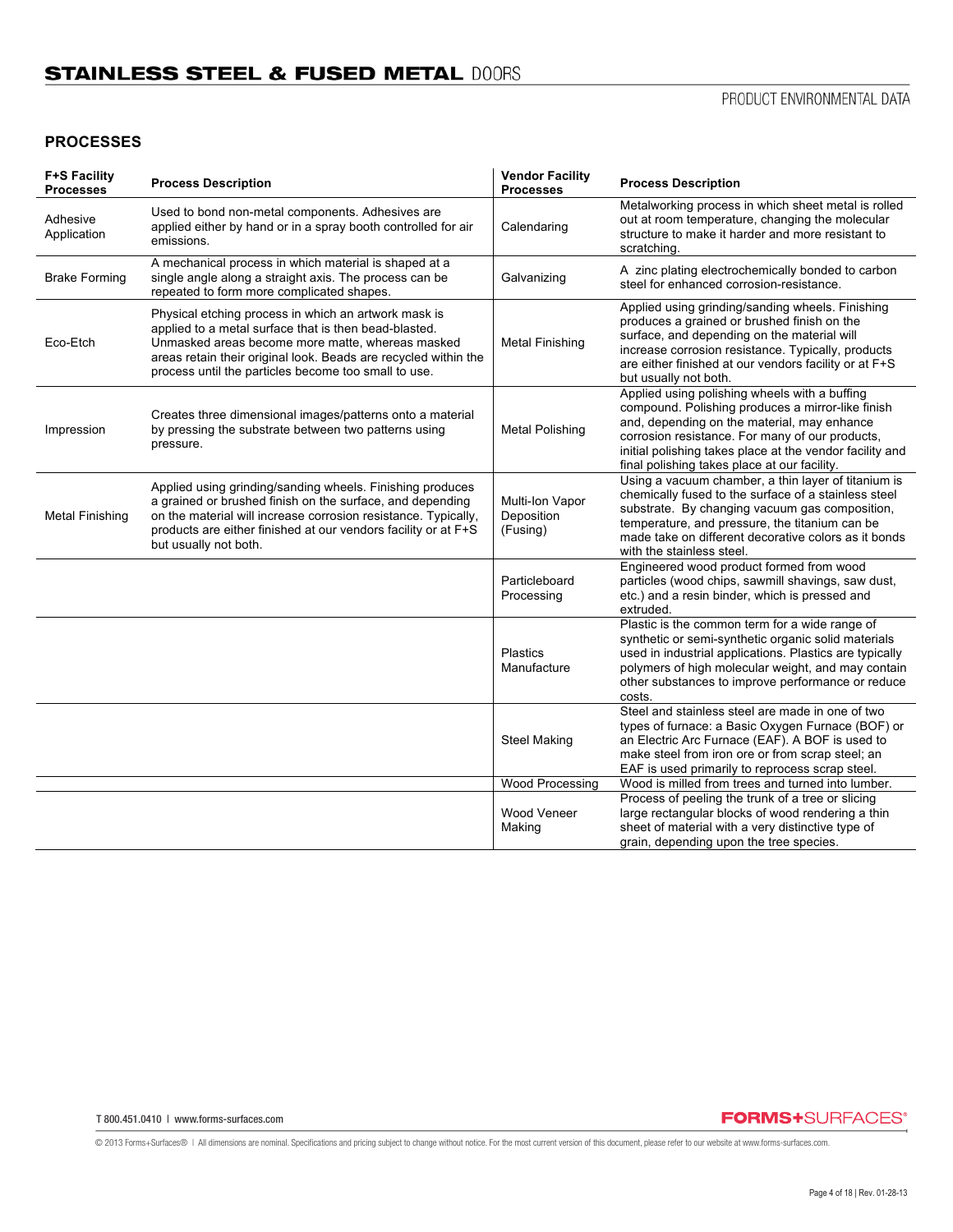## **PACKAGING MATERIALS**

| Material     | Type           | <b>Description</b>                                                                                                                          | <b>Disposal</b> |
|--------------|----------------|---------------------------------------------------------------------------------------------------------------------------------------------|-----------------|
| Cardboard    | <b>Spacers</b> | Used to provide impact cushioning between a product and its package or between two products.                                                | Recycle         |
| Foam         | <b>Sheets</b>  | Micro foam sheets are used to protect the finish on products.                                                                               | Reuse           |
| Polyethylene | Sheets         | Polyethylene material that is applied to the sheets to protect the finish on products.                                                      | Recycle         |
| Wood         | Crate          | Wood crates are made to fit onsite. Wood scraps are recycled into mulch. Crates are reused when<br>possible.                                | Reuse/Recycle   |
| Wood         | Pallet         | Wood pallets are purchased for use in shipping. Pallets are reused onsite until no longer serviceable,<br>at which point they are recycled. | Reuse/Recycle   |

## **TRANSPORT**

| Method      | Tvpe       | <b>Description</b>                                                                                                                                                                                   |
|-------------|------------|------------------------------------------------------------------------------------------------------------------------------------------------------------------------------------------------------|
| <b>Boat</b> | Overseas   | Some product components are shipped by cargo ship from overseas.                                                                                                                                     |
| Ground      | Truck/Rail | Some incoming shipments and almost all outgoing shipments to customers are sent via<br>ground transportation. This can include truck and often rail transport depending on the<br>final destination. |

## **MAINTENANCE & USE**

| Maintenance or Use                | <b>Description</b>                                                                  | <b>Chemicals Required</b>  |
|-----------------------------------|-------------------------------------------------------------------------------------|----------------------------|
| Clean with Water and Mild Cleaner | This product requires a damp cloth and a mild, nontoxic cleaner for<br>maintenance. | Mild, water-based cleaner. |

## **DISPOSAL**

| <b>Description</b>                                             |
|----------------------------------------------------------------|
| Product can be disassembled to separate recyclable components. |
| This product is partially recyclable.                          |
| Materials can be sold for scrap.                               |
|                                                                |

T 800.451.0410 | www.forms-surfaces.com

## **FORMS+**SURFACES®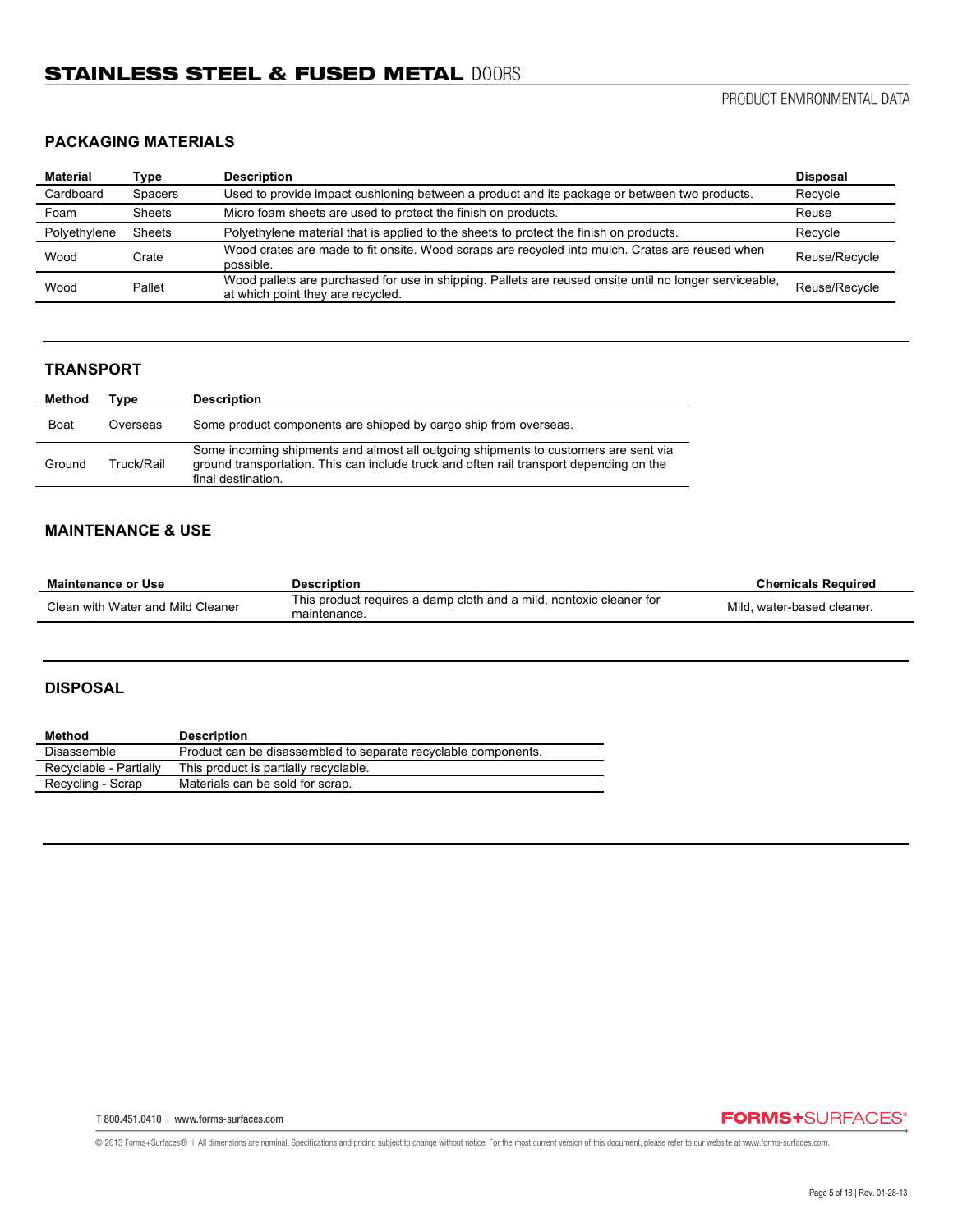## **SUMMARY – STAINLESS STEEL, NO PATTERN, WOOD CORE**

| Category Type             |                                                                      | High Durability)<br><sup>Sandstone™</sup><br>Finish) | Random <sup>TM</sup> (High<br>Durability Finish)<br>Sandstone | (High Durability<br>Seastone <sup>TM</sup><br>Finish) | (High Durability<br>Linen <sup>™</sup><br>Finish) | Marquisette <sup>TM</sup><br>(High Durability<br>Finish) | <b>Mist<sub>TM</sub></b> | Random | $\mathbf{e}$ | Mirror | Satin |
|---------------------------|----------------------------------------------------------------------|------------------------------------------------------|---------------------------------------------------------------|-------------------------------------------------------|---------------------------------------------------|----------------------------------------------------------|--------------------------|--------|--------------|--------|-------|
| <b>LEED®</b>              | <b>MR: Recycled Content</b>                                          | x                                                    | x                                                             | x                                                     | x                                                 | x                                                        | x                        | х      | x            | x      | x     |
| <b>LEED®</b>              | <b>MR: Regional Materials</b>                                        | x                                                    | x                                                             | x                                                     | x                                                 | x                                                        | x                        | x      | x            | x      | x     |
| LEED <sup>®</sup> India   | <b>MR: Recycled Content</b>                                          | x                                                    | x                                                             | x                                                     | x                                                 | x                                                        | x                        | x      | x            | x      | x     |
| Green Globes®             | 10.2.2.1 Recycled Content                                            | x                                                    | x                                                             | x                                                     | x                                                 | x                                                        | x                        | x      | x            | x      | x     |
| Green Globes <sup>®</sup> | 10.2.4.1 Transportation of Processed or<br><b>Manufactured Matls</b> | x                                                    | x                                                             | x                                                     | x                                                 | x                                                        | x                        | x      | x            | x      | x     |
| <b>ESTIDAMA</b>           | <b>ADMAT1: Major Bldg Elmts</b>                                      | x                                                    | x                                                             | x                                                     | x                                                 | x                                                        | x                        | x      | x            | x      | x     |
| <b>ESTIDAMA</b>           | <b>ADMAT5: Sustainable Matls</b>                                     | x                                                    | x                                                             | x                                                     | x                                                 | x                                                        | x                        | х      | x            | x      | x     |
| <b>ESTIDAMA</b>           | ADWAS1: Reduction of Waste                                           | x                                                    | x                                                             | x                                                     | x                                                 | x                                                        | x                        | x      | x            | x      | x     |
| <b>Materials</b>          | SST-HD Finish                                                        | x                                                    | x                                                             | x                                                     | х                                                 | х                                                        |                          |        |              |        |       |
| <b>Materials</b>          | SST-Sheet & Tube                                                     |                                                      |                                                               |                                                       |                                                   |                                                          | x                        | x      | x            | x      | x     |
| <b>Materials</b>          | Wood- Douglas Fir                                                    | x                                                    | x                                                             | x                                                     | x                                                 | x                                                        | x                        | x      | x            | x      | x     |
| <b>Materials</b>          | Wood- Particleboard                                                  | x                                                    | x                                                             | х                                                     | х                                                 | х                                                        | x                        | x      | x            | x      | x     |
| <b>Materials</b>          | Wood- Plywood                                                        | x                                                    | x                                                             | x                                                     | x                                                 | x                                                        | x                        | x      | x            | x      | x     |
| Processes                 | <b>Adhesive Application</b>                                          | x                                                    | x                                                             | x                                                     | x                                                 | x                                                        | x                        | x      | x            | x      | x     |
| Processes                 | <b>Brake Forming</b>                                                 | x                                                    | x                                                             | x                                                     | x                                                 | x                                                        | x                        | x      | x            | x      | x     |
| Processes                 | Calendaring                                                          | x                                                    | x                                                             | x                                                     | x                                                 | х                                                        |                          |        |              |        |       |
| Processes                 | <b>Metal Finishing</b>                                               |                                                      | x                                                             |                                                       |                                                   |                                                          | x                        | x      | x            |        | x     |
| Processes                 | <b>Metal Polishing</b>                                               |                                                      |                                                               |                                                       |                                                   |                                                          |                          |        |              | x      |       |
| Processes                 | Particleboard Processing                                             | x                                                    | x                                                             | x                                                     | х                                                 | х                                                        | x                        | х      | х            | x      | x     |
| Processes                 | <b>Steel Making</b>                                                  | x                                                    | x                                                             | x                                                     | x                                                 | x                                                        | x                        | x      | x            | x      | x     |
| Processes                 | <b>Wood Processing</b>                                               | x                                                    | x                                                             | х                                                     | x                                                 | х                                                        | x                        | x      | x            | x      | x     |
| Processes                 | Wood Veneer Making                                                   | x                                                    | x                                                             | x                                                     | x                                                 | x                                                        | x                        | x      | x            | x      | x     |
| Packaging                 | Cardboard Spacers                                                    | x                                                    | x                                                             | x                                                     | x                                                 | x                                                        | x                        | x      | x            | x      | x     |
| Packaging                 | Foam Sheets                                                          | x                                                    | x                                                             | х                                                     | х                                                 | х                                                        | х                        | х      | х            | х      | х     |
| Packaging                 | Polyethylene Sheets                                                  | x                                                    | x                                                             | x                                                     | x                                                 | x                                                        | X                        | X      | x            | x      | x     |
| Packaging                 | Wood- Crate                                                          | x                                                    | x                                                             | x                                                     | x                                                 | x                                                        | x                        | X      | x            | x      | x     |
| Packaging                 | Wood- Pallet                                                         | x                                                    | x                                                             | x                                                     | x                                                 | x                                                        | x                        | X      | x            | x      | x     |
| Transport                 | Boat Overseas                                                        | x                                                    | x                                                             | x                                                     | x                                                 | x                                                        | x                        | X      | x            | x      | x     |
| Transport                 | Ground Truck/Rail                                                    | x                                                    | x                                                             | x                                                     | x                                                 | x                                                        | x                        | x      | X            | x      | x     |
| Maintenance & Use         | Clean with Water & Mild Cleaner                                      | x                                                    | x                                                             | x                                                     | X                                                 | x                                                        | x                        | X      | X            | x      | x     |
| Disposal                  | Disassemble                                                          | x                                                    | x                                                             | x                                                     | x                                                 | x                                                        | x                        | x      | x            | x      | x     |
| Disposal                  | Recyclable- Partially                                                | x                                                    | x                                                             | x                                                     | x                                                 | x                                                        | x                        | X      | x            | x      | X     |
| Disposal                  | Recycling-Scrap                                                      | x                                                    | x                                                             | $\pmb{\mathsf{x}}$                                    | X                                                 | X                                                        | $\pmb{\mathsf{x}}$       | X      | X            | x      | x     |

T 800.451.0410 | www.forms-surfaces.com

**FORMS+**SURFACES®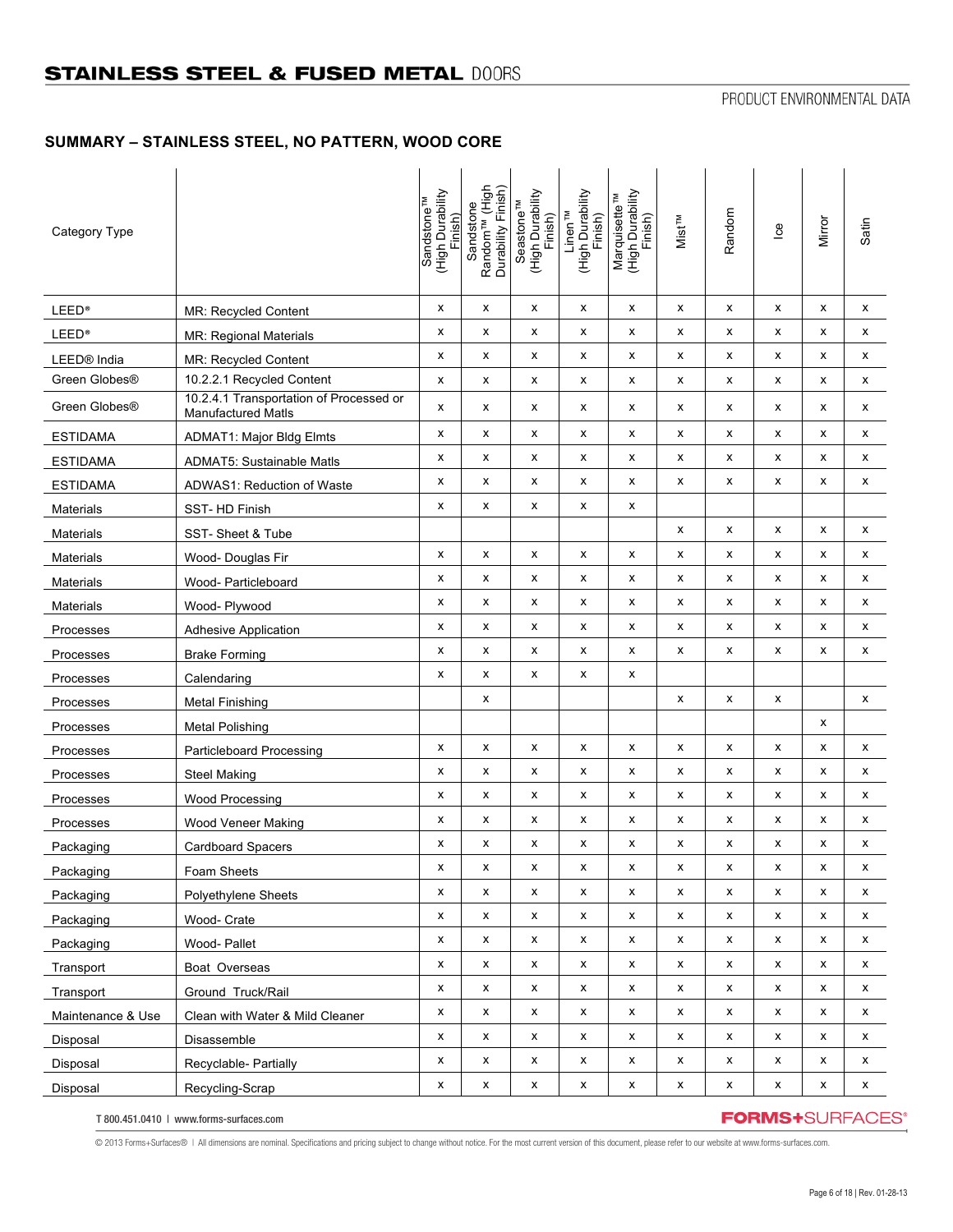# **SUMMARY – STAINLESS STEEL, NO PATTERN, STEEL CORE**

| Category Type           |                                                               | Finish)<br>Sandstone <sup>TM</sup><br>(High Durability | Finish)<br>Sandstone Random <sup>™</sup><br>(High Durability Finish) | Seastone <sup>TM</sup><br>(High Durability Finish) | Linen <sup>TM</sup><br>(High Durability Finish) | (High Durability Finish)<br>Marquisette <sup>TM</sup> | Mist <sup>TM</sup> | Random             | $\frac{8}{10}$ | Mirror | Satin |
|-------------------------|---------------------------------------------------------------|--------------------------------------------------------|----------------------------------------------------------------------|----------------------------------------------------|-------------------------------------------------|-------------------------------------------------------|--------------------|--------------------|----------------|--------|-------|
| <b>LEED®</b>            | MR: Recycled Content                                          | x                                                      | x                                                                    | x                                                  | X                                               | x                                                     | x                  | X                  | X              | x      | X     |
| <b>LEED®</b>            | MR: Regional Materials                                        | x                                                      | x                                                                    | x                                                  | x                                               | x                                                     | x                  | X                  | x              | x      | х     |
| LEED <sup>®</sup> India | MR: Recycled Content                                          | x                                                      | x                                                                    | x                                                  | х                                               | x                                                     | x                  | X                  | X              | X      | X     |
| Green Globes®           | 10.2.2.1 Recycled Content                                     | x                                                      | x                                                                    | x                                                  | X                                               | x                                                     | x                  | x                  | X              | X      | x     |
| Green Globes®           | 10.2.4.1 Transportation of Processed or<br>Manufactured Matls | x                                                      | x                                                                    | x                                                  | X                                               | x                                                     | x                  | X                  | X              | x      | X     |
| <b>ESTIDAMA</b>         | <b>ADMAT1: Major Bldg Elmts</b>                               | x                                                      | x                                                                    | x                                                  | x                                               | x                                                     | x                  | x                  | X              | x      | X     |
| <b>ESTIDAMA</b>         | <b>ADMAT5: Sustainable Matls</b>                              | x                                                      | x                                                                    | х                                                  | x                                               | x                                                     | x                  | X                  | X              | x      | X     |
| <b>ESTIDAMA</b>         | ADWAS1: Reduction of Waste                                    | x                                                      | x                                                                    | x                                                  | X                                               | x                                                     | x                  | x                  | x              | x      | X     |
| Materials               | Polymer- Polystyrene                                          | X                                                      | x                                                                    | x                                                  | х                                               | x                                                     | x                  | X                  | X              | x      | X     |
| <b>Materials</b>        | SST-HD Finish                                                 | x                                                      | x                                                                    | x                                                  | x                                               | x                                                     |                    |                    |                |        |       |
| Materials               | SST-Sheet & Tube                                              |                                                        |                                                                      |                                                    |                                                 |                                                       | x                  | х                  | X              | X      | x     |
| Materials               | Steel- Galvanized                                             | x                                                      | x                                                                    | x                                                  | x                                               | x                                                     | x                  | X                  | x              | x      | x     |
| Processes               | <b>Adhesive Application</b>                                   | x                                                      | x                                                                    | x                                                  | x                                               | x                                                     | x                  | x                  | X              | x      | X     |
| Processes               | <b>Brake Forming</b>                                          | x                                                      | x                                                                    | x                                                  | X                                               | x                                                     | x                  | X                  | X              | x      | x     |
| Processes               | Calendaring                                                   | x                                                      | x                                                                    | x                                                  | x                                               | x                                                     |                    |                    |                |        |       |
| Processes               | Galvanizing                                                   | x                                                      | x                                                                    | x                                                  | х                                               | x                                                     | x                  | X                  | х              | x      | x     |
| Processes               | <b>Metal Finishing</b>                                        |                                                        | x                                                                    |                                                    |                                                 |                                                       | x                  | x                  | x              |        | x     |
| Processes               | <b>Metal Polishing</b>                                        |                                                        |                                                                      |                                                    |                                                 |                                                       |                    |                    |                | x      |       |
| Processes               | <b>Plastics Manufacture</b>                                   | x                                                      | x                                                                    | х                                                  | х                                               | х                                                     | x                  | х                  | х              | x      | х     |
| Processes               | <b>Steel Making</b>                                           | x                                                      | x                                                                    | x                                                  | X                                               | x                                                     | x                  | x                  | x              | x      | X     |
| Packaging               | Cardboard Spacers                                             | x                                                      | x                                                                    | x                                                  | X                                               | x                                                     | x                  | X                  | X              | X      | х     |
| Packaging               | Foam Sheets                                                   | x                                                      | x                                                                    | x                                                  | x                                               | x                                                     | x                  | X                  | X              | x      | x     |
| Packaging               | Polyethylene Sheets                                           | х                                                      | x                                                                    | x                                                  | х                                               | x                                                     | x                  | х                  | x              | x      | x     |
| Packaging               | Wood- Crate                                                   | x                                                      | x                                                                    | x                                                  | X                                               | X                                                     | x                  | x                  | X              | X      | X     |
| Packaging               | Wood-Pallet                                                   | x                                                      | x                                                                    | x                                                  | x                                               | x                                                     | x                  | $\pmb{\mathsf{x}}$ | X              | X      | X     |
| Transport               | Boat Overseas                                                 | x                                                      | x                                                                    | x                                                  | X                                               | x                                                     | x                  | x                  | X              | X      | x     |
| Transport               | Ground Truck/Rail                                             | x                                                      | x                                                                    | x                                                  | X                                               | x                                                     | x                  | X                  | X              | x      | X     |
| Maintenance & Use       | Clean with Water & Mild Cleaner                               | x                                                      | x                                                                    | x                                                  | x                                               | x                                                     | x                  | x                  | x              | x      | x     |
| Disposal                | Disassemble                                                   | x                                                      | x                                                                    | x                                                  | x                                               | x                                                     | x                  | x                  | X              | x      | X     |
| Disposal                | Recyclable- Partially                                         | x                                                      | x                                                                    | X                                                  | $\pmb{\mathsf{x}}$                              | $\pmb{\mathsf{x}}$                                    | x                  | $\pmb{\mathsf{x}}$ | X              | X      | X     |
| Disposal                | Recycling-Scrap                                               | x                                                      | $\pmb{\mathsf{x}}$                                                   | x                                                  | x                                               | x                                                     | x                  | x                  | X              | X      | X     |

T 800.451.0410 | www.forms-surfaces.com

# **FORMS+**SURFACES®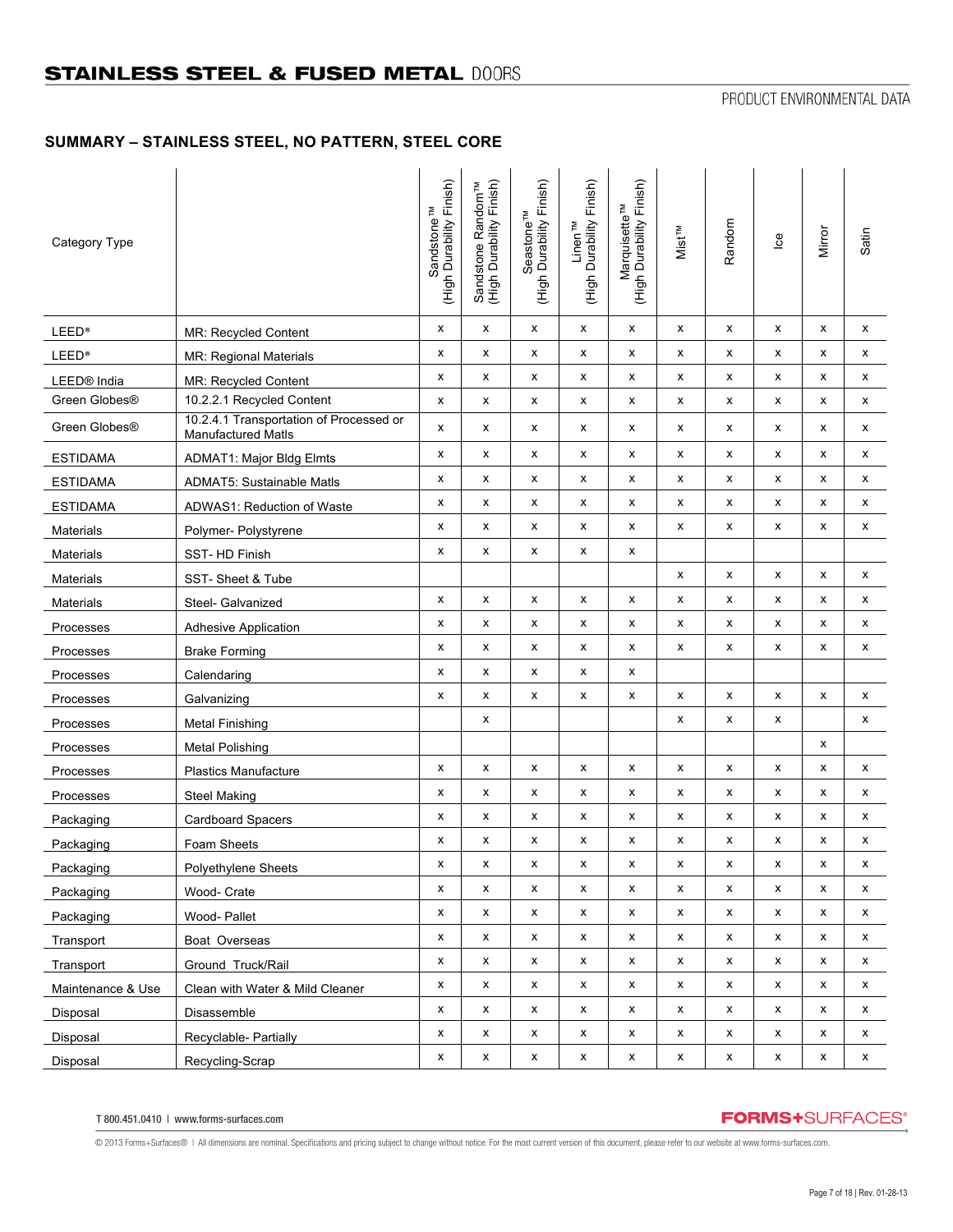# **SUMMARY – STAINLESS STEEL, ECO-ETCH, WOOD CORE**

| Category Type           |                                                                      | (High Durability<br>Sandstone <sup>TM</sup><br>Finish) | Random <sup>TM</sup> (High<br>Durability Finish)<br>Sandstone | (High Durability<br>Finish)<br>Seastone <sup>TM</sup> | (High Durability<br>Finish)<br>Linen <sup>™</sup> | (High Durability<br>Finish)<br>Marquisette <sup>TM</sup> | Mist <sup>TM</sup> | Random | $\underline{\mathbf{e}}$ | Mirror | Satin                  |
|-------------------------|----------------------------------------------------------------------|--------------------------------------------------------|---------------------------------------------------------------|-------------------------------------------------------|---------------------------------------------------|----------------------------------------------------------|--------------------|--------|--------------------------|--------|------------------------|
| <b>LEED®</b>            | MR: Recycled Content                                                 | X                                                      | х                                                             | x                                                     | x                                                 | x                                                        | x                  | X      | x                        | X      | x                      |
| <b>LEED®</b>            | <b>MR: Regional Materials</b>                                        | x                                                      | X                                                             | x                                                     | х                                                 | x                                                        | x                  | x      | х                        | X      | X                      |
| LEED <sup>®</sup> India | <b>MR: Recycled Content</b>                                          | x                                                      | х                                                             | x                                                     | х                                                 | x                                                        | x                  | x      | х                        | х      | x                      |
| Green Globes®           | 10.2.2.1 Recycled Content                                            | x                                                      | X                                                             | x                                                     | x                                                 | x                                                        | x                  | x      | X                        | x      | x                      |
| Green Globes®           | 10.2.4.1 Transportation of Processed or<br><b>Manufactured Matls</b> | x                                                      | х                                                             | х                                                     | х                                                 | x                                                        | x                  | x      | х                        | х      | x                      |
| <b>ESTIDAMA</b>         | <b>ADMAT1: Major Bldg Elmts</b>                                      | x                                                      | X                                                             | x                                                     | х                                                 | х                                                        | х                  | x      | x                        | х      | x                      |
| <b>ESTIDAMA</b>         | <b>ADMAT5: Sustainable Matls</b>                                     | x                                                      | x                                                             | x                                                     | х                                                 | x                                                        | x                  | x      | X                        | x      | x                      |
| <b>ESTIDAMA</b>         | ADWAS1: Reduction of Waste                                           | x                                                      | х                                                             | x                                                     | х                                                 | x                                                        | x                  | x      | х                        | x      | x                      |
| <b>Materials</b>        | SST-HD Finish                                                        | x                                                      | X                                                             | x                                                     | х                                                 | x                                                        |                    |        |                          |        |                        |
| <b>Materials</b>        | SST-Sheet & Tube                                                     |                                                        |                                                               |                                                       |                                                   |                                                          | x                  | x      | X                        | X      | x                      |
| <b>Materials</b>        | Wood- Douglas Fir                                                    | x                                                      | х                                                             | x                                                     | х                                                 | x                                                        | x                  | x      | х                        | х      | x                      |
| <b>Materials</b>        | Wood- Particleboard                                                  | x                                                      | X                                                             | х                                                     | х                                                 | x                                                        | x                  | X      | X                        | х      | x                      |
| <b>Materials</b>        | Wood- Plywood                                                        | x                                                      | X                                                             | x                                                     | х                                                 | x                                                        | x                  | x      | X                        | х      | x                      |
| Processes               | <b>Adhesive Application</b>                                          | x                                                      | х                                                             | x                                                     | х                                                 | x                                                        | x                  | x      | х                        | X      | x                      |
| Processes               | <b>Brake Forming</b>                                                 | x                                                      | X                                                             | x                                                     | х                                                 | х                                                        | x                  | x      | X                        | x      | x                      |
| Processes               | Calendaring                                                          | x                                                      | х                                                             | x                                                     | х                                                 | x                                                        |                    |        |                          |        |                        |
| Processes               | Eco-Etch                                                             | x                                                      | х                                                             | х                                                     | х                                                 | x                                                        | x                  | x      | x                        | х      | x                      |
| Processes               | Metal Finishing                                                      |                                                        | х                                                             |                                                       |                                                   |                                                          | x                  | x      | х                        |        | x                      |
| Processes               | <b>Metal Polishing</b>                                               |                                                        |                                                               |                                                       |                                                   |                                                          |                    |        |                          | X      |                        |
| Processes               | <b>Particleboard Processing</b>                                      | x                                                      | X                                                             | x                                                     | х                                                 | x                                                        | x                  | x      | х                        | х      | x                      |
| Processes               | <b>Steel Making</b>                                                  | x                                                      | х                                                             | х                                                     | х                                                 | x                                                        | x                  | x      | х                        | х      | x                      |
| Processes               | Wood Processing                                                      | x                                                      | X                                                             | X                                                     | x                                                 | x                                                        | x                  | x      | X                        | X      | х                      |
| Processes               | Wood Veneer Making                                                   | x                                                      | х                                                             | x                                                     | х                                                 | x                                                        | x                  | x      | х                        | х      | x                      |
| Packaging               | <b>Cardboard Spacers</b>                                             | х                                                      | х                                                             | х                                                     | х                                                 | х                                                        | х                  | х      | х                        | х      | x                      |
| Packaging               | Foam Sheets                                                          | x                                                      | X                                                             | x                                                     | х                                                 | x                                                        | x                  | x      | X                        | X      | x                      |
| Packaging               | <b>Polyethylene Sheets</b>                                           | x                                                      | X                                                             | x                                                     | x                                                 | x                                                        | x                  | x      | X                        | X      | x                      |
| Packaging               | Wood- Crate                                                          | x                                                      | X                                                             | x                                                     | x                                                 | x                                                        | x                  | X      | X                        | X      | x                      |
| Packaging               | Wood-Pallet                                                          | x                                                      | X                                                             | x                                                     | x                                                 | x                                                        | x                  | x      | х                        | х      | x                      |
| Transport               | Boat Overseas                                                        | x                                                      | X                                                             | x                                                     | x                                                 | x                                                        | x                  | X      | х                        | x      | x                      |
| Transport               | Ground Truck/Rail                                                    | x                                                      | X                                                             | x                                                     | х                                                 | x                                                        | x                  | X      | х                        | х      | x                      |
| Maintenance & Use       | Clean with Water & Mild Cleaner                                      | x                                                      | X                                                             | x                                                     | x                                                 | x                                                        | x                  | x      | X                        | X      | x                      |
| Disposal                | Disassemble                                                          | x                                                      | $\pmb{\mathsf{x}}$                                            | x                                                     | x                                                 | x                                                        | x                  | X      | х                        | X      | x                      |
| Disposal                | Recyclable- Partially                                                | x                                                      | X                                                             | x                                                     | х                                                 | x                                                        | x                  | X      | X                        | х      | x                      |
| Disposal                | Recycling-Scrap                                                      | X                                                      | $\pmb{\mathsf{x}}$                                            | X                                                     | X                                                 | x                                                        | x                  | X      | X                        | X      | x                      |
|                         | T 800.451.0410   www.forms-surfaces.com                              |                                                        |                                                               |                                                       |                                                   |                                                          |                    |        |                          |        | <b>FORMS+SURFACES®</b> |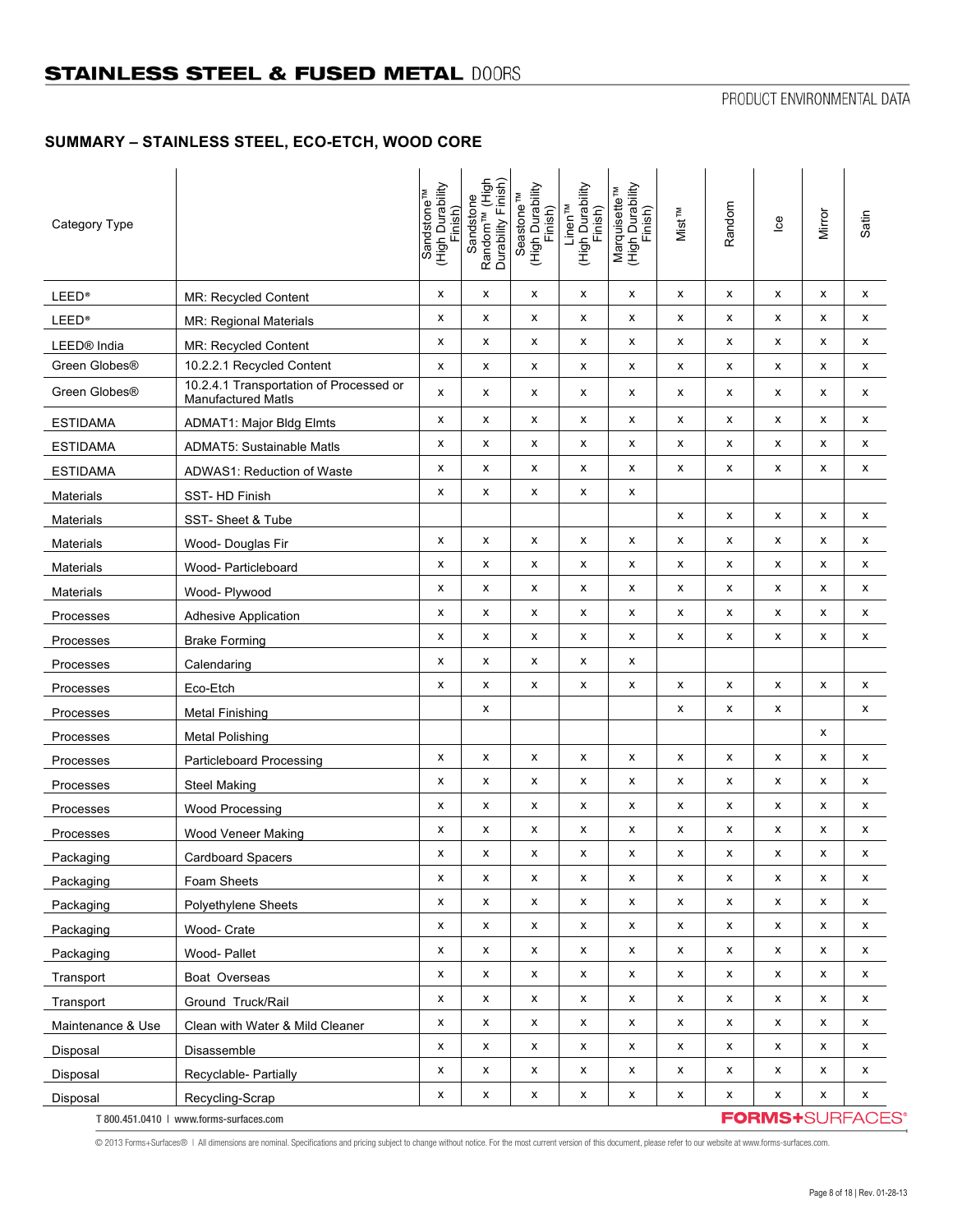## **SUMMARY – STAINLESS STEEL, ECO-ETCH, STEEL CORE**

| Category Type             |                                                                      | (High Durability<br>Sandstone <sup>TM</sup><br>Finish) | Random <sup>TM</sup> (High<br>Durability Finish)<br>Sandstone | (High Durability<br>Seastone <sup>TM</sup><br>Finish) | (High Durability<br>Finish)<br>Linen <sup>TM</sup> | Marquisette™<br>(High Durability<br>Finish) | Mist <sup>TM</sup> | Random             | $\underline{\mathbf{e}}$ | Mirror | Satin        |
|---------------------------|----------------------------------------------------------------------|--------------------------------------------------------|---------------------------------------------------------------|-------------------------------------------------------|----------------------------------------------------|---------------------------------------------|--------------------|--------------------|--------------------------|--------|--------------|
| <b>LEED®</b>              | MR: Recycled Content                                                 | x                                                      | x                                                             | x                                                     | x                                                  | x                                           | x                  | x                  | X                        | x      | X            |
| <b>LEED®</b>              | MR: Regional Materials                                               | x                                                      | x                                                             | x                                                     | x                                                  | x                                           | х                  | X                  | X                        | x      | x            |
| LEED <sup>®</sup> India   | <b>MR: Recycled Content</b>                                          | x                                                      | x                                                             | x                                                     | х                                                  | x                                           | x                  | х                  | x                        | x      | х            |
| Green Globes <sup>®</sup> | 10.2.2.1 Recycled Content                                            | x                                                      | x                                                             | x                                                     | х                                                  | x                                           | x                  | х                  | х                        | x      | х            |
| Green Globes®             | 10.2.4.1 Transportation of Processed or<br><b>Manufactured Matls</b> | x                                                      | х                                                             | х                                                     | х                                                  | x                                           | х                  | х                  | X                        | x      | х            |
| <b>ESTIDAMA</b>           | <b>ADMAT1: Major Bldg Elmts</b>                                      | x                                                      | x                                                             | х                                                     | х                                                  | x                                           | x                  | х                  | х                        | x      | x            |
| <b>ESTIDAMA</b>           | <b>ADMAT5: Sustainable Matls</b>                                     | x                                                      | x                                                             | х                                                     | X                                                  | x                                           | x                  | x                  | x                        | x      | х            |
| <b>ESTIDAMA</b>           | ADWAS1: Reduction of Waste                                           | x                                                      | x                                                             | x                                                     | X                                                  | x                                           | x                  | X                  | X                        | x      | х            |
| Materials                 | Polymer- Polystyrene                                                 | x                                                      | x                                                             | x                                                     | x                                                  | x                                           | x                  | x                  | x                        | x      | x            |
| Materials                 | SST-HD Finish                                                        | x                                                      | х                                                             | x                                                     | x                                                  | x                                           |                    |                    |                          |        |              |
| Materials                 | SST-Sheet & Tube                                                     |                                                        |                                                               |                                                       |                                                    |                                             | x                  | X                  | x                        | x      | X            |
| Materials                 | Steel- Galvanized                                                    | x                                                      | x                                                             | x                                                     | x                                                  | x                                           | x                  | x                  | x                        | x      | X            |
| Processes                 | <b>Adhesive Application</b>                                          | x                                                      | х                                                             | х                                                     | х                                                  | x                                           | x                  | х                  | x                        | x      | x            |
| Processes                 | <b>Brake Forming</b>                                                 | x                                                      | x                                                             | x                                                     | X                                                  | x                                           | x                  | x                  | x                        | x      | X            |
| Processes                 | Calendaring                                                          | x                                                      | x                                                             | x                                                     | x                                                  | x                                           |                    |                    |                          |        |              |
| Processes                 | Eco-Etch                                                             | x                                                      | x                                                             | х                                                     | x                                                  | x                                           | x                  | x                  | x                        | x      | x            |
| Processes                 | Galvanizing                                                          | x                                                      | x                                                             | x                                                     | x                                                  | x                                           | x                  | X                  | X                        | X      | X            |
| Processes                 | <b>Metal Finishing</b>                                               |                                                        | x                                                             |                                                       |                                                    |                                             | x                  | X                  | х                        |        | X            |
| Processes                 | <b>Metal Polishing</b>                                               |                                                        |                                                               |                                                       |                                                    |                                             |                    |                    |                          | x      |              |
| Processes                 | <b>Plastics Manufacture</b>                                          | х                                                      | x                                                             | x                                                     | х                                                  | х                                           | x                  | X                  | X                        | X      | х            |
| Processes                 | <b>Steel Making</b>                                                  | x                                                      | x                                                             | x                                                     | X                                                  | x                                           | x                  | x                  | X                        | x      | x            |
| Packaging                 | Cardboard Spacers                                                    | x                                                      | х                                                             | x                                                     | x                                                  | x                                           | х                  | х                  | X                        | x      | x            |
| Packaging                 | Foam Sheets                                                          | x                                                      | x                                                             | x                                                     | x                                                  | x                                           | x                  | X                  | x                        | x      | x            |
| Packaging                 | Polyethylene Sheets                                                  | x                                                      | x                                                             | x                                                     | $\pmb{\mathsf{x}}$                                 | $\pmb{\mathsf{x}}$                          | x                  | $\pmb{\mathsf{x}}$ | $\pmb{\mathsf{x}}$       | X      | X            |
| Packaging                 | Wood- Crate                                                          | x                                                      | x                                                             | X                                                     | X                                                  | х                                           | x                  | x                  | X                        | X      | x            |
| Packaging                 | Wood-Pallet                                                          | x                                                      | x                                                             | x                                                     | X                                                  | x                                           | x                  | x                  | X                        | x      | x            |
| Transport                 | Boat Overseas                                                        | x                                                      | x                                                             | X                                                     | x                                                  | x                                           | x                  | x                  | x                        | x      | х            |
| Transport                 | Ground Truck/Rail                                                    | x                                                      | x                                                             | x                                                     | x                                                  | X                                           | x                  | x                  | X                        | x      | X            |
| Maintenance & Use         | Clean with Water & Mild Cleaner                                      | x                                                      | x                                                             | X                                                     | $\pmb{\mathsf{x}}$                                 | X                                           | x                  | $\pmb{\mathsf{x}}$ | X                        | x      | X            |
| Disposal                  | Disassemble                                                          | x                                                      | x                                                             | x                                                     | x                                                  | x                                           | x                  | x                  | x                        | x      | X            |
| Disposal                  | Recyclable- Partially                                                | x                                                      | x                                                             | x                                                     | X                                                  | X                                           | x                  | X                  | X                        | x      | X            |
| Disposal                  | Recycling-Scrap                                                      | x                                                      | X                                                             | $\pmb{\mathsf{x}}$                                    | $\pmb{\mathsf{x}}$                                 | $\pmb{\mathsf{x}}$                          | x                  | $\pmb{\mathsf{x}}$ | $\pmb{\mathsf{x}}$       | X      | $\mathsf{x}$ |

T 800.451.0410 | www.forms-surfaces.com

## **FORMS+**SURFACES®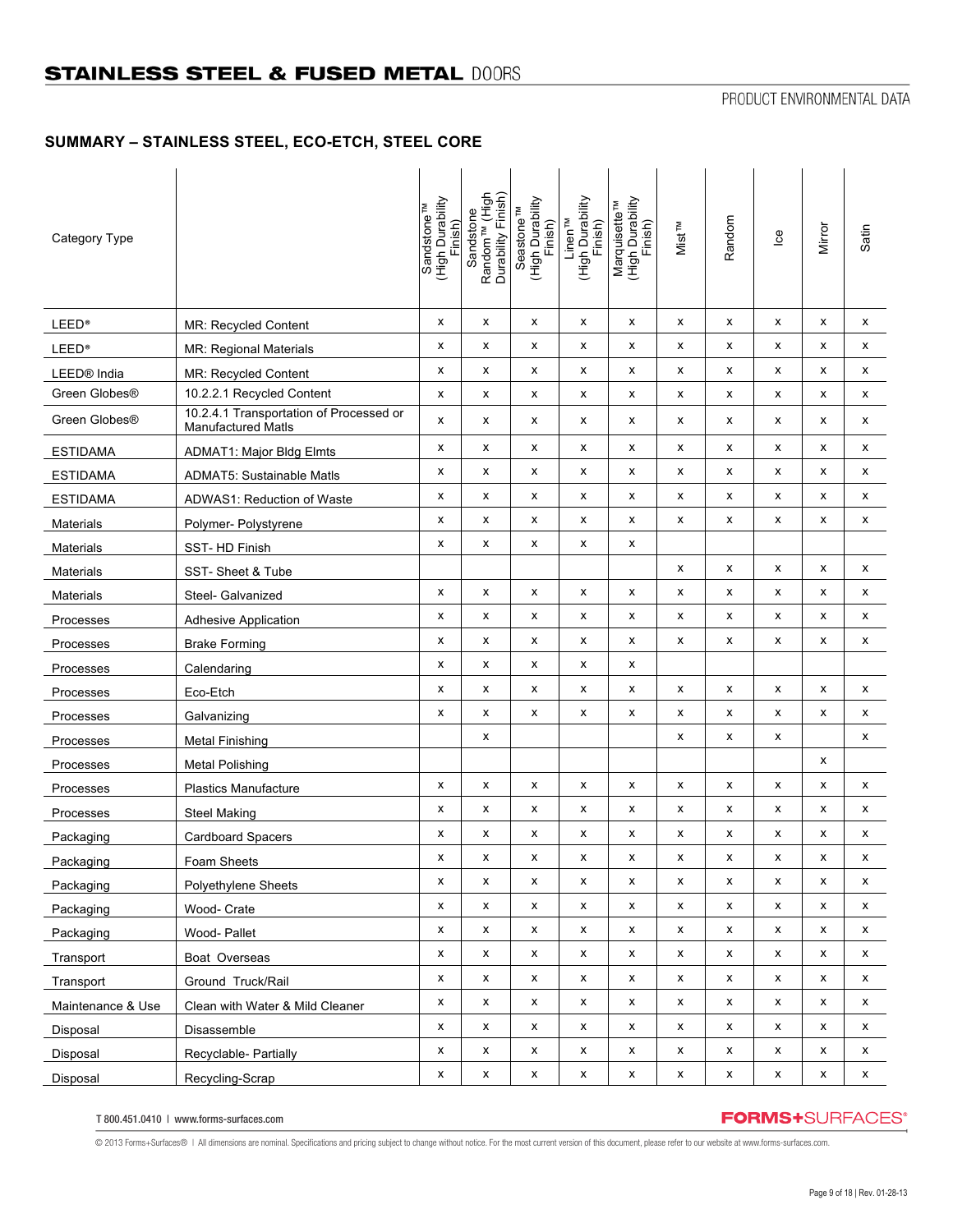# **SUMMARY – STAINLESS STEEL, IMPRESSION PATTERN, WOOD CORE**

| Category Type           |                                                                      | (High Durability<br>Sandstone <sup>TM</sup><br>Finish) | Random <sup>TM</sup> (High<br>Durability Finish)<br>Sandstone | (High Durability<br>Seastone <sup>TM</sup><br>Finish) | (High Durability<br>Finish)<br>Linen <sup>TM</sup> | Marquisette™<br>(High Durability<br>Finish) | <b>Mist<sup>TM</sup></b> | Random | $\underline{\mathbf{e}}$ | Mirror | Satin                  |
|-------------------------|----------------------------------------------------------------------|--------------------------------------------------------|---------------------------------------------------------------|-------------------------------------------------------|----------------------------------------------------|---------------------------------------------|--------------------------|--------|--------------------------|--------|------------------------|
| <b>LEED®</b>            | <b>MR: Recycled Content</b>                                          | х                                                      | X                                                             | х                                                     | х                                                  | x                                           | x                        | x      | х                        | x      | x                      |
| <b>LEED®</b>            | MR: Regional Materials                                               | x                                                      | х                                                             | x                                                     | x                                                  | x                                           | x                        | x      | x                        | x      | x                      |
| LEED <sup>®</sup> India | <b>MR: Recycled Content</b>                                          | x                                                      | X                                                             | x                                                     | х                                                  | x                                           | x                        | x      | х                        | х      | x                      |
| Green Globes®           | 10.2.2.1 Recycled Content                                            | х                                                      | X                                                             | х                                                     | х                                                  | x                                           | x                        | х      | х                        | х      | х                      |
| Green Globes®           | 10.2.4.1 Transportation of Processed or<br><b>Manufactured Matls</b> | x                                                      | х                                                             | x                                                     | х                                                  | x                                           | x                        | x      | x                        | x      | x                      |
| <b>ESTIDAMA</b>         | <b>ADMAT1: Major Bldg Elmts</b>                                      | x                                                      | X                                                             | х                                                     | х                                                  | x                                           | x                        | x      | x                        | x      | X                      |
| <b>ESTIDAMA</b>         | <b>ADMAT5: Sustainable Matls</b>                                     | x                                                      | х                                                             | x                                                     | x                                                  | x                                           | x                        | x      | X                        | x      | x                      |
| <b>ESTIDAMA</b>         | ADWAS1: Reduction of Waste                                           | x                                                      | X                                                             | х                                                     | x                                                  | x                                           | x                        | x      | X                        | x      | x                      |
| Materials               | SST-HD Finish                                                        | x                                                      | х                                                             | x                                                     | х                                                  | x                                           |                          |        |                          |        |                        |
| <b>Materials</b>        | SST-Sheet & Tube                                                     |                                                        |                                                               |                                                       |                                                    |                                             | x                        | x      | X                        | x      | x                      |
| <b>Materials</b>        | Wood- Douglas Fir                                                    | x                                                      | X                                                             | x                                                     | х                                                  | x                                           | x                        | x      | х                        | х      | x                      |
| <b>Materials</b>        | Wood- Particleboard                                                  | x                                                      | X                                                             | x                                                     | х                                                  | x                                           | x                        | x      | x                        | x      | x                      |
| <b>Materials</b>        | Wood- Plywood                                                        | X                                                      | X                                                             | x                                                     | x                                                  | x                                           | x                        | x      | x                        | x      | x                      |
| Processes               | <b>Adhesive Application</b>                                          | x                                                      | X                                                             | x                                                     | х                                                  | x                                           | x                        | x      | x                        | х      | x                      |
| Processes               | <b>Brake Forming</b>                                                 | x                                                      | х                                                             | х                                                     | х                                                  | x                                           | x                        | х      | х                        | х      | х                      |
| Processes               | Calendaring                                                          | X                                                      | X                                                             | x                                                     | х                                                  | х                                           |                          |        |                          |        |                        |
| Processes               | Impression                                                           | x                                                      | x                                                             | x                                                     | х                                                  | x                                           | x                        | x      | x                        | x      | x                      |
| Processes               | <b>Metal Finishing</b>                                               |                                                        | X                                                             |                                                       |                                                    |                                             | x                        | x      | х                        |        | х                      |
| Processes               | <b>Metal Polishing</b>                                               |                                                        |                                                               |                                                       |                                                    |                                             |                          |        |                          | x      |                        |
| Processes               | <b>Particleboard Processing</b>                                      | X                                                      | X                                                             | x                                                     | х                                                  | x                                           | x                        | x      | X                        | X      | x                      |
| Processes               | <b>Steel Making</b>                                                  | x                                                      | х                                                             | х                                                     | х                                                  | x                                           | x                        | x      | х                        | х      | x                      |
| Processes               | Wood Processing                                                      | x                                                      | х                                                             | x                                                     | x                                                  | х                                           | x                        | x      | X                        | x      | x                      |
| Processes               | Wood Veneer Making                                                   | x                                                      | X                                                             | х                                                     | х                                                  | x                                           | x                        | x      | х                        | х      | x                      |
| Packaging               | <b>Cardboard Spacers</b>                                             | x                                                      | X                                                             | x                                                     | х                                                  | x                                           | x                        | x      | x                        | х      | x                      |
| Packaging               | Foam Sheets                                                          | X                                                      | X                                                             | x                                                     | x                                                  | x                                           | x                        | x      | X                        | X      | x                      |
| Packaging               | <b>Polyethylene Sheets</b>                                           | x                                                      | X                                                             | x                                                     | x                                                  | x                                           | x                        | x      | X                        | X      | x                      |
| Packaging               | Wood- Crate                                                          | x                                                      | X                                                             | x                                                     | х                                                  | x                                           | x                        | х      | X                        | х      | х                      |
| Packaging               | Wood- Pallet                                                         | X                                                      | X                                                             | x                                                     | x                                                  | x                                           | x                        | X      | X                        | x      | x                      |
| Transport               | Boat Overseas                                                        | X                                                      | X                                                             | x                                                     | x                                                  | x                                           | x                        | x      | X                        | x      | x                      |
| Transport               | Ground Truck/Rail                                                    | x                                                      | X                                                             | х                                                     | х                                                  | x                                           | x                        | х      | X                        | X      | X                      |
| Maintenance & Use       | Clean with Water & Mild Cleaner                                      | x                                                      | X                                                             | x                                                     | x                                                  | x                                           | x                        | X      | X                        | X      | x                      |
| Disposal                | Disassemble                                                          | x                                                      | X                                                             | x                                                     | x                                                  | x                                           | x                        | x      | х                        | x      | x                      |
| Disposal                | Recyclable- Partially                                                | x                                                      | X                                                             | x                                                     | х                                                  | x                                           | x                        | X      | х                        | х      | x                      |
| Disposal                | Recycling-Scrap                                                      | x                                                      | X                                                             | x                                                     | X                                                  | x                                           | x                        | X      | X                        | X      | X                      |
|                         | T 800.451.0410   www.forms-surfaces.com                              |                                                        |                                                               |                                                       |                                                    |                                             |                          |        |                          |        | <b>FORMS+SURFACES®</b> |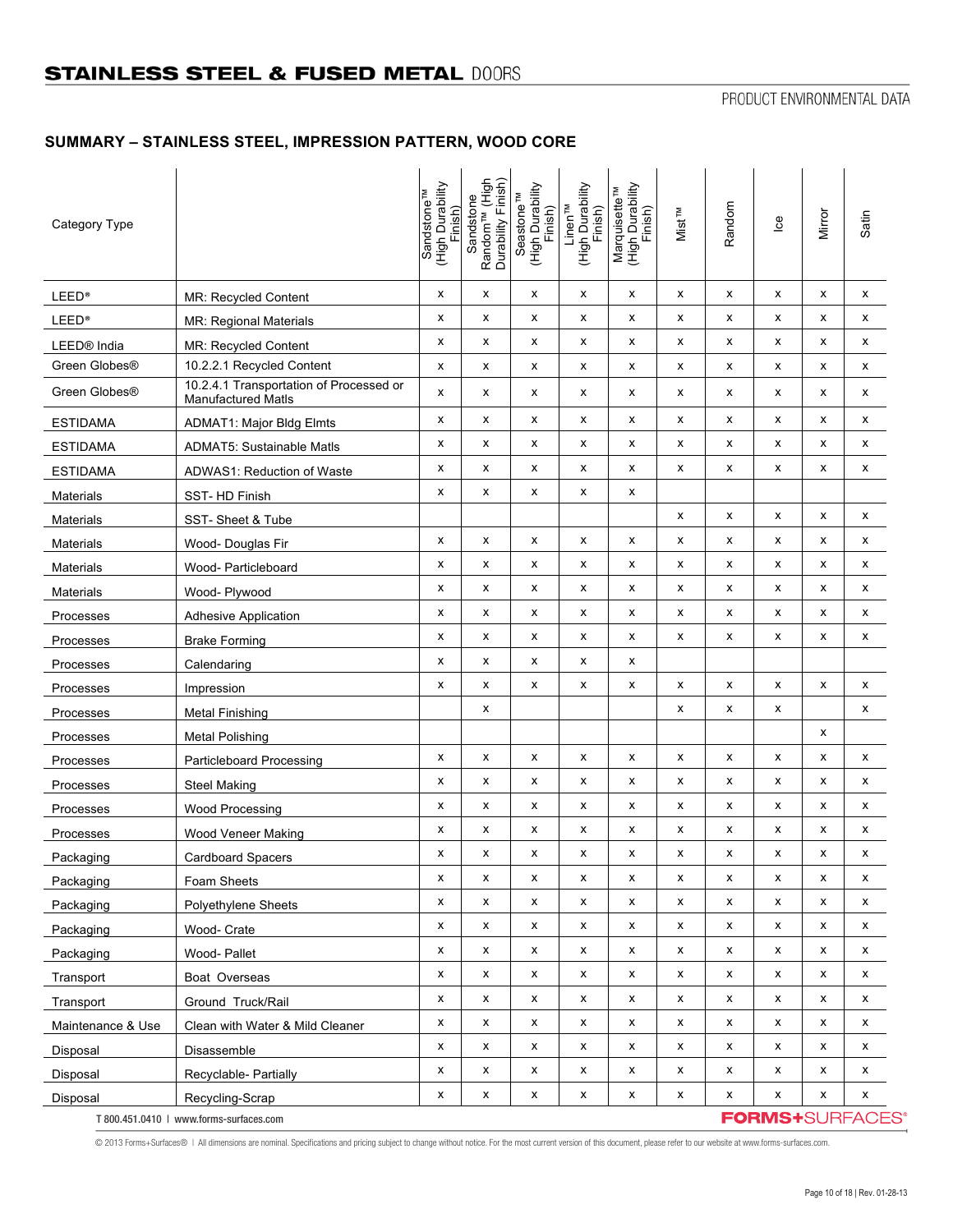# **SUMMARY – STAINLESS STEEL, IMPRESSION PATTERN, STEEL CORE**

| Category Type             |                                                               | (High Durability Finish)<br>Sandstone <sup>TM</sup> | Sandstone Random <sup>TM</sup><br>(High Durability Finish) | Seastone <sup>TM</sup><br>(High Durability Finish) | (High Durability Finish)<br>Linen <sup>TM</sup> | (High Durability Finish)<br>Marquisette <sup>TM</sup> | Mist <sup>TM</sup> | Random      | $\underline{\mathbf{e}}$ | Mirror             | Satin       |
|---------------------------|---------------------------------------------------------------|-----------------------------------------------------|------------------------------------------------------------|----------------------------------------------------|-------------------------------------------------|-------------------------------------------------------|--------------------|-------------|--------------------------|--------------------|-------------|
| <b>LEED®</b>              | <b>MR: Recycled Content</b>                                   | х                                                   | x                                                          | х                                                  | х                                               | х                                                     | x                  | х           | x                        | x                  | x           |
| <b>LEED®</b>              | <b>MR: Regional Materials</b>                                 | x                                                   | x                                                          | x                                                  | X                                               | x                                                     | x                  | x           | x                        | x                  | x           |
| LEED <sup>®</sup> India   | MR: Recycled Content                                          | x                                                   | х                                                          | x                                                  | x                                               | x                                                     | x                  | x           | x                        | x                  | x           |
| Green Globes®             | 10.2.2.1 Recycled Content                                     | x                                                   | х                                                          | x                                                  | x                                               | x                                                     | x                  | x           | x                        | x                  | x           |
| Green Globes <sup>®</sup> | 10.2.4.1 Transportation of Processed or<br>Manufactured Matls | x                                                   | x                                                          | x                                                  | x                                               | x                                                     | x                  | x           | x                        | x                  | x           |
| <b>ESTIDAMA</b>           | <b>ADMAT1: Major Bldg Elmts</b>                               | х                                                   | х                                                          | x                                                  | x                                               | x                                                     | x                  | x           | x                        | x                  | x           |
| <b>ESTIDAMA</b>           | <b>ADMAT5: Sustainable Matls</b>                              | x                                                   | x                                                          | x                                                  | x                                               | x                                                     | x                  | x           | x                        | x                  | x           |
| <b>ESTIDAMA</b>           | ADWAS1: Reduction of Waste                                    | x                                                   | x                                                          | x                                                  | x                                               | x                                                     | x                  | x           | x                        | x                  | x           |
| <b>Materials</b>          | Polymer- Polystyrene                                          | x                                                   | х                                                          | x                                                  | x                                               | x                                                     | x                  | x           | x                        | x                  | x           |
| <b>Materials</b>          | SST-HD Finish                                                 | x                                                   | x                                                          | x                                                  | X                                               | x                                                     |                    |             |                          |                    |             |
| Materials                 | SST-Sheet & Tube                                              |                                                     |                                                            |                                                    |                                                 |                                                       | x                  | x           | x                        | x                  | x           |
| Materials                 | Steel- Galvanized                                             | х                                                   | х                                                          | х                                                  | х                                               | х                                                     | х                  | х           | x                        | x                  | x           |
| Processes                 | Adhesive Application                                          | x                                                   | x                                                          | x                                                  | X                                               | x                                                     | x                  | x           | x                        | x                  | x           |
| Processes                 | <b>Brake Forming</b>                                          | x                                                   | x                                                          | x                                                  | x                                               | x                                                     | x                  | x           | x                        | x                  | x           |
| Processes                 | Calendaring                                                   | x                                                   | x                                                          | x                                                  | x                                               | x                                                     |                    |             |                          |                    |             |
| Processes                 | Galvanizing                                                   | х                                                   | x                                                          | x                                                  | x                                               | x                                                     | x                  | x           | x                        | x                  | x           |
| Processes                 | Impression                                                    | x                                                   | x                                                          | x                                                  | x                                               | x                                                     | x                  | x           | x                        | x                  | x           |
| Processes                 | <b>Metal Finishing</b>                                        |                                                     | x                                                          |                                                    |                                                 |                                                       | x                  | х           | x                        |                    | x           |
| Processes                 | <b>Metal Polishing</b>                                        |                                                     |                                                            |                                                    |                                                 |                                                       |                    |             |                          | x                  |             |
| Processes                 | <b>Plastics Manufacture</b>                                   | x                                                   | x                                                          | $\pmb{\times}$                                     | x                                               | x                                                     | x                  | x           | x                        | x                  | x           |
| Processes                 | <b>Steel Making</b>                                           | x                                                   | x                                                          | x                                                  | x                                               | x                                                     | x                  | x           | x                        | x                  | x           |
| Packaging                 | Cardboard Spacers                                             | х                                                   | x                                                          | x                                                  | x                                               | x                                                     | x                  | x           | x                        | x                  | x           |
| Packaging                 | Foam Sheets                                                   | x                                                   | X                                                          | Χ                                                  | X                                               | X                                                     | X                  | x           | X                        | x                  | x           |
| Packaging                 | Polyethylene Sheets                                           | x                                                   | x                                                          | x                                                  | х                                               | x                                                     | x                  | х           | x                        | x                  | x           |
| Packaging                 | Wood- Crate                                                   | x                                                   | X                                                          | x                                                  | x                                               | x                                                     | x                  | X           | x                        | X                  | x           |
| Packaging                 | Wood-Pallet                                                   | x                                                   | x                                                          | x                                                  | x                                               | x                                                     | x                  | X           | x                        | x                  | x           |
| Transport                 | Boat Overseas                                                 | x                                                   | X                                                          | x                                                  | x                                               | x                                                     | x                  | x           | x                        | x                  | x           |
| Transport                 | Ground Truck/Rail                                             | x                                                   | X                                                          | x                                                  | x                                               | x                                                     | x                  | X           | x                        | x                  | x           |
| Maintenance & Use         | Clean with Water & Mild Cleaner                               | x                                                   | x                                                          | x                                                  | x                                               | x                                                     | x                  | x           | x                        | x                  | x           |
| Disposal                  | Disassemble                                                   | x                                                   | x                                                          | x                                                  | x                                               | x                                                     | x                  | X           | x                        | x                  | x           |
| Disposal                  | Recyclable- Partially                                         | x                                                   | x                                                          | x                                                  | X                                               | X                                                     | x                  | x           | x                        | x                  | x           |
| Disposal                  | Recycling-Scrap                                               | $\pmb{\mathsf{x}}$                                  | $\pmb{\mathsf{x}}$                                         | x                                                  | $\pmb{\mathsf{x}}$                              | $\pmb{\mathsf{x}}$                                    | x                  | $\mathsf X$ | $\pmb{\mathsf{x}}$       | $\pmb{\mathsf{x}}$ | $\mathsf X$ |

T 800.451.0410 | www.forms-surfaces.com

## **FORMS+**SURFACES®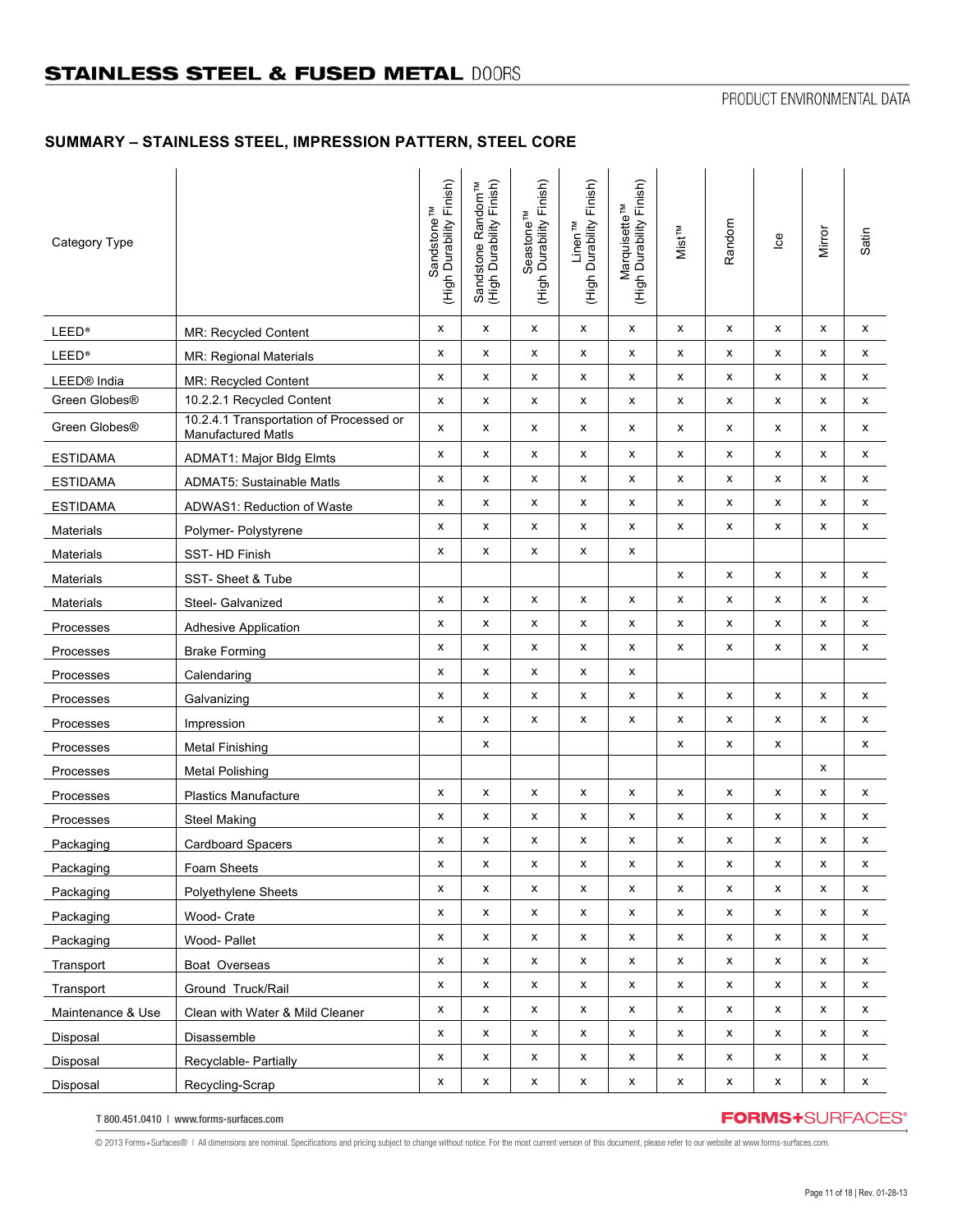# **SUMMARY – FUSED METAL, NO PATTERN, WOOD CORE**

| Category Type           |                                                            | Sandstone <sup>TM</sup><br>(High Durability<br>Finish) | (High Durability<br>Seastone <sup>TM</sup><br>Finish) | (High Durability<br>Finish)<br>Linen <sup>TM</sup> | Mirror | Satin |
|-------------------------|------------------------------------------------------------|--------------------------------------------------------|-------------------------------------------------------|----------------------------------------------------|--------|-------|
| <b>LEED®</b>            | MR: Recycled Content                                       | x                                                      | x                                                     | x                                                  | х      | x     |
| <b>LEED®</b>            | MR: Regional Materials                                     | x                                                      | x                                                     | х                                                  | x      | х     |
| LEED <sup>®</sup> India | <b>MR: Recycled Content</b>                                | X                                                      | x                                                     | х                                                  | x      | x     |
| Green Globes®           | 10.2.2.1 Recycled Content                                  | x                                                      | x                                                     | х                                                  | х      | x     |
| Green Globes®           | 10.2.4.1 Transportation of Processed or Manufactured Matls | X                                                      | x                                                     | х                                                  | x      | х     |
| <b>ESTIDAMA</b>         | <b>ADMAT1: Major Bldg Elmts</b>                            | x                                                      | x                                                     | х                                                  | х      | x     |
| <b>ESTIDAMA</b>         | <b>ADMAT5: Sustainable Matls</b>                           | x                                                      | x                                                     | х                                                  | х      | х     |
| <b>ESTIDAMA</b>         | ADWAS1: Reduction of Waste                                 | x                                                      | x                                                     | х                                                  | x      | х     |
| <b>Materials</b>        | <b>SST-Fused Metal</b>                                     | X                                                      | x                                                     | x                                                  | x      | x     |
| <b>Materials</b>        | Wood- Douglas Fir                                          | X                                                      | x                                                     | х                                                  | x      | x     |
| Materials               | Wood- Particleboard                                        | x                                                      | x                                                     | x                                                  | x      | х     |
| <b>Materials</b>        | Wood- Plywood                                              | x                                                      | х                                                     | x                                                  | х      | x     |
| Processes               | <b>Adhesive Application</b>                                | x                                                      | x                                                     | х                                                  | х      | x     |
| Processes               | <b>Brake Forming</b>                                       | x                                                      | x                                                     | x                                                  | x      | х     |
| Processes               | Calendaring                                                | x                                                      | x                                                     | x                                                  |        |       |
| Processes               | Metal Finishing                                            |                                                        |                                                       |                                                    |        | x     |
| Processes               | <b>Metal Polishing</b>                                     |                                                        |                                                       |                                                    | х      |       |
| Processes               | Multi-Ion Vapor Deposition (Fusing)                        | x                                                      | x                                                     | х                                                  | х      | x     |
| Processes               | Particleboard Processing                                   | x                                                      | x                                                     | х                                                  | x      | х     |
| Processes               | <b>Steel Making</b>                                        | x                                                      | x                                                     | х                                                  | x      | х     |
| Processes               | <b>Wood Processing</b>                                     | x                                                      | x                                                     | x                                                  | x      | х     |
| Processes               | <b>Wood Veneer Making</b>                                  | x                                                      | x                                                     | х                                                  | х      | x     |
| Packaging               | Cardboard Spacers                                          | x                                                      | x                                                     | х                                                  | x      | x     |
| Packaging               | Foam Sheets                                                | X                                                      | х                                                     | x                                                  | x      | x     |
| Packaging               | <b>Polyethylene Sheets</b>                                 | X                                                      | X                                                     | x                                                  | X      | x     |
| Packaging               | Wood- Crate                                                | x                                                      | x                                                     | x                                                  | x      | x     |
| Packaging               | Wood-Pallet                                                | x                                                      | x                                                     | x                                                  | x      | x     |
| Transport               | Boat Overseas                                              | x                                                      | x                                                     | х                                                  | x      | x     |
| Transport               | Ground Truck/Rail                                          | x                                                      | x                                                     | x                                                  | х      | х     |
| Maintenance & Use       | Clean with Water & Mild Cleaner                            | x                                                      | x                                                     | х                                                  | х      | x     |
| Disposal                | Disassemble                                                | X                                                      | x                                                     | х                                                  | x      | x     |
| Disposal                | Recyclable- Partially                                      | x                                                      | x                                                     | х                                                  | x      | x     |
| Disposal                | Recycling-Scrap                                            | X                                                      | $\pmb{\mathsf{x}}$                                    | х                                                  | x      | X     |

T 800.451.0410 | www.forms-surfaces.com

# **FORMS+**SURFACES®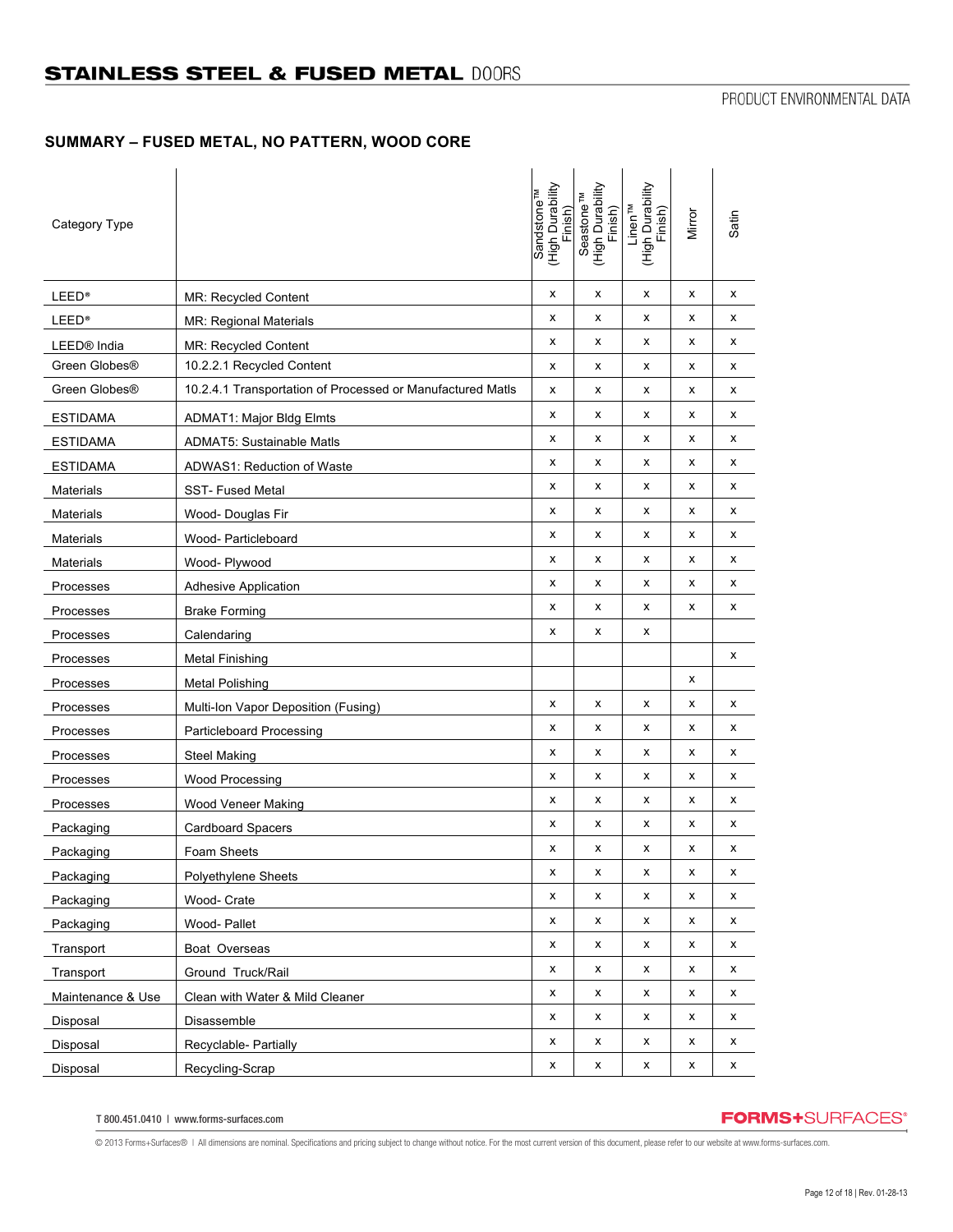## **SUMMARY – FUSED METAL, NO PATTERN, STEEL CORE**

| Category Type           |                                                            | (High Durability Finish)<br>Sandstone <sup>TM</sup> | (High Durability Finish)<br>Seastone <sup>TM</sup> | (High Durability Finish)<br>Linen <sup>TM</sup> | Mirror | Satin |
|-------------------------|------------------------------------------------------------|-----------------------------------------------------|----------------------------------------------------|-------------------------------------------------|--------|-------|
| <b>LEED®</b>            | <b>MR: Recycled Content</b>                                | x                                                   | x                                                  | x                                               | x      | x     |
| <b>LEED®</b>            | MR: Regional Materials                                     | x                                                   | х                                                  | X                                               | x      | х     |
| LEED <sup>®</sup> India | MR: Recycled Content                                       | х                                                   | х                                                  | x                                               | x      | х     |
| Green Globes®           | 10.2.2.1 Recycled Content                                  | х                                                   | х                                                  | x                                               | х      | х     |
| Green Globes®           | 10.2.4.1 Transportation of Processed or Manufactured Matls | х                                                   | х                                                  | х                                               | x      | х     |
| <b>ESTIDAMA</b>         | <b>ADMAT1: Major Bldg Elmts</b>                            | x                                                   | x                                                  | X                                               | x      | х     |
| <b>ESTIDAMA</b>         | <b>ADMAT5: Sustainable Matls</b>                           | x                                                   | x                                                  | x                                               | x      | х     |
| <b>ESTIDAMA</b>         | ADWAS1: Reduction of Waste                                 | x                                                   | х                                                  | x                                               | x      | х     |
| <b>Materials</b>        | Polymer- Polystyrene                                       | x                                                   | x                                                  | X                                               | x      | х     |
| <b>Materials</b>        | <b>SST-Fused Metal</b>                                     | х                                                   | х                                                  | x                                               | х      | х     |
| Materials               | Steel- Galvanized                                          | x                                                   | х                                                  | х                                               | x      | х     |
| Processes               | <b>Adhesive Application</b>                                | x                                                   | х                                                  | X                                               | x      | х     |
| Processes               | <b>Brake Forming</b>                                       | x                                                   | х                                                  | x                                               | x      | х     |
| Processes               | Calendaring                                                | x                                                   | х                                                  | х                                               |        |       |
| Processes               | Galvanizing                                                | х                                                   | х                                                  | x                                               | х      | х     |
| Processes               | <b>Metal Finishing</b>                                     |                                                     |                                                    |                                                 |        | х     |
| Processes               | <b>Metal Polishing</b>                                     |                                                     |                                                    |                                                 | x      |       |
| Processes               | Multi-Ion Vapor Deposition (Fusing)                        | x                                                   | x                                                  | x                                               | x      | х     |
| Processes               | <b>Plastics Manufacture</b>                                | x                                                   | х                                                  | x                                               | x      | x     |
| Processes               | <b>Steel Making</b>                                        | x                                                   | х                                                  | x                                               | x      | х     |
| Packaging               | Cardboard Spacers                                          | x                                                   | x                                                  | x                                               | x      | х     |
| Packaging               | Foam Sheets                                                | х                                                   | х                                                  | x                                               | x      | х     |
| Packaging               | Polyethylene Sheets                                        | X                                                   | x                                                  | X                                               | x      | x     |
| Packaging               | Wood- Crate                                                | х                                                   | х                                                  | x                                               | x      | х     |
| Packaging               | Wood-Pallet                                                | x                                                   | x                                                  | x                                               | x      | х     |
| Transport               | Boat Overseas                                              | x                                                   | x                                                  | x                                               | x      | x     |
| Transport               | Ground Truck/Rail                                          | x                                                   | x                                                  | x                                               | x      | x     |
| Maintenance & Use       | Clean with Water & Mild Cleaner                            | x                                                   | х                                                  | x                                               | x      | x     |
| Disposal                | Disassemble                                                | x                                                   | х                                                  | x                                               | x      | х     |
| Disposal                | Recyclable- Partially                                      | x                                                   | x                                                  | x                                               | x      | х     |
| Disposal                | Recycling-Scrap                                            | х                                                   | x                                                  | x                                               | x      | x     |

# **FORMS+**SURFACES®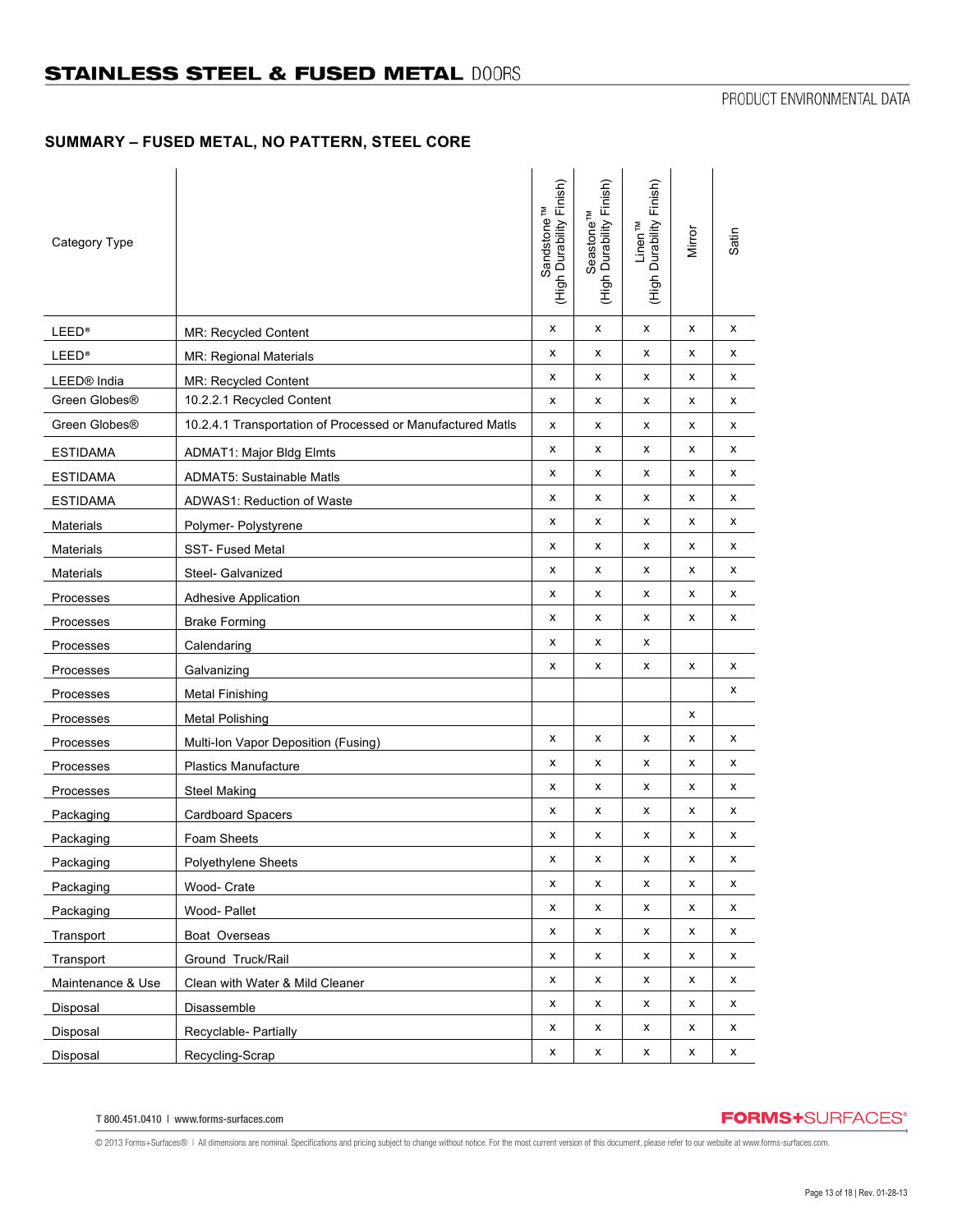# **SUMMARY – FUSED METAL, ECO-ETCH, WOOD CORE**

| Category Type           |                                                            | Sandstone <sup>™</sup><br>(High Durability<br>Finish) | (High Durability<br>Seastone <sup>TM</sup><br>Finish) | (High Durability<br>Finish)<br>Linen <sup>TM</sup> | Mirror | Satin |
|-------------------------|------------------------------------------------------------|-------------------------------------------------------|-------------------------------------------------------|----------------------------------------------------|--------|-------|
| <b>LEED®</b>            | MR: Recycled Content                                       | x                                                     | x                                                     | x                                                  | x      | x     |
| <b>LEED®</b>            | MR: Regional Materials                                     | x                                                     | x                                                     | х                                                  | x      | х     |
| LEED <sup>®</sup> India | <b>MR: Recycled Content</b>                                | Χ                                                     | x                                                     | х                                                  | x      | х     |
| Green Globes®           | 10.2.2.1 Recycled Content                                  | x                                                     | x                                                     | x                                                  | х      | х     |
| Green Globes®           | 10.2.4.1 Transportation of Processed or Manufactured Matls | X                                                     | x                                                     | х                                                  | x      | х     |
| <b>ESTIDAMA</b>         | <b>ADMAT1: Major Bldg Elmts</b>                            | x                                                     | x                                                     | x                                                  | х      | x     |
| <b>ESTIDAMA</b>         | <b>ADMAT5: Sustainable Matls</b>                           | x                                                     | х                                                     | х                                                  | х      | х     |
| <b>ESTIDAMA</b>         | ADWAS1: Reduction of Waste                                 | x                                                     | x                                                     | х                                                  | x      | х     |
| <b>Materials</b>        | <b>SST-Fused Metal</b>                                     | X                                                     | x                                                     | x                                                  | x      | х     |
| <b>Materials</b>        | Wood- Douglas Fir                                          | x                                                     | x                                                     | x                                                  | х      | х     |
| Materials               | Wood- Particleboard                                        | x                                                     | x                                                     | x                                                  | x      | х     |
| <b>Materials</b>        | Wood- Plywood                                              | X                                                     | x                                                     | x                                                  | х      | х     |
| Processes               | <b>Adhesive Application</b>                                | x                                                     | x                                                     | x                                                  | х      | x     |
| Processes               | <b>Brake Forming</b>                                       | x                                                     | x                                                     | х                                                  | х      | х     |
| Processes               | Calendaring                                                | X                                                     | x                                                     | х                                                  |        |       |
| Processes               | Eco-Etch                                                   | x                                                     | х                                                     | x                                                  | x      | x     |
| Processes               | <b>Metal Finishing</b>                                     |                                                       |                                                       |                                                    |        | х     |
| Processes               | <b>Metal Polishing</b>                                     |                                                       |                                                       |                                                    | x      |       |
| Processes               | Multi-Ion Vapor Deposition (Fusing)                        | X                                                     | x                                                     | x                                                  | x      | х     |
| Processes               | <b>Particleboard Processing</b>                            | x                                                     | x                                                     | х                                                  | x      | х     |
| Processes               | <b>Steel Making</b>                                        | x                                                     | x                                                     | x                                                  | x      | х     |
| Processes               | <b>Wood Processing</b>                                     | x                                                     | х                                                     | x                                                  | х      | x     |
| Processes               | Wood Veneer Making                                         | x                                                     | x                                                     | х                                                  | х      | х     |
| Packaging               | <b>Cardboard Spacers</b>                                   | X                                                     | х                                                     | x                                                  | x      | X     |
| Packaging               | Foam Sheets                                                | X                                                     | x                                                     | x                                                  | x      | x     |
| Packaging               | <b>Polyethylene Sheets</b>                                 | x                                                     | x                                                     | x                                                  | x      | х     |
| Packaging               | Wood- Crate                                                | x                                                     | x                                                     | x                                                  | х      | х     |
| Packaging               | Wood-Pallet                                                | x                                                     | x                                                     | x                                                  | x      | х     |
| Transport               | Boat Overseas                                              | x                                                     | x                                                     | x                                                  | х      | х     |
| Transport               | Ground Truck/Rail                                          | x                                                     | x                                                     | x                                                  | х      | х     |
| Maintenance & Use       | Clean with Water & Mild Cleaner                            | x                                                     | x                                                     | x                                                  | x      | х     |
| Disposal                | Disassemble                                                | x                                                     | x                                                     | x                                                  | x      | х     |
| Disposal                | Recyclable- Partially                                      | x                                                     | x                                                     | x                                                  | x      | х     |
| Disposal                | Recycling-Scrap                                            | x                                                     | x                                                     | x                                                  | x      | x     |

T 800.451.0410 | www.forms-surfaces.com

**FORMS+**SURFACES®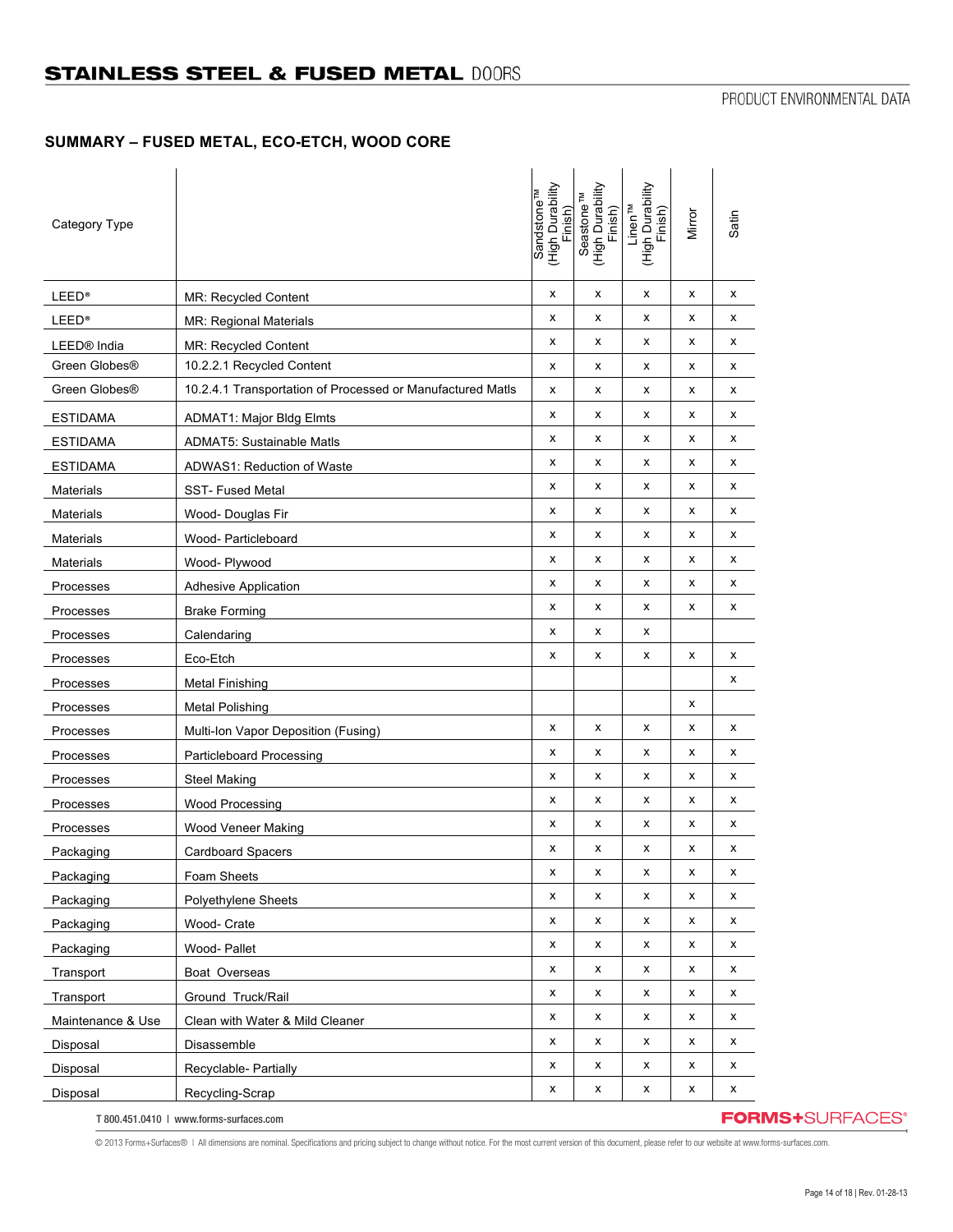## **SUMMARY – FUSED METAL, ECO-ETCH, STEEL CORE**

| Category Type           |                                                            | (High Durability Finish)<br>Sandstone <sup>TM</sup> | (High Durability Finish)<br>Seastone <sup>TM</sup> | Linen™<br>(High Durability Finish) | Mirror | Satin |
|-------------------------|------------------------------------------------------------|-----------------------------------------------------|----------------------------------------------------|------------------------------------|--------|-------|
| <b>LEED®</b>            | MR: Recycled Content                                       | x                                                   | x                                                  | x                                  | х      | x     |
| <b>LEED®</b>            | MR: Regional Materials                                     | X                                                   | x                                                  | x                                  | x      | х     |
| LEED <sup>®</sup> India | MR: Recycled Content                                       | x                                                   | x                                                  | x                                  | x      | x     |
| Green Globes®           | 10.2.2.1 Recycled Content                                  | x                                                   | x                                                  | х                                  | x      | х     |
| Green Globes®           | 10.2.4.1 Transportation of Processed or Manufactured Matls | x                                                   | x                                                  | х                                  | x      | х     |
| <b>ESTIDAMA</b>         | <b>ADMAT1: Major Bldg Elmts</b>                            | X                                                   | x                                                  | x                                  | x      | x     |
| <b>ESTIDAMA</b>         | <b>ADMAT5: Sustainable Matls</b>                           | X                                                   | x                                                  | х                                  | x      | x     |
| <b>ESTIDAMA</b>         | ADWAS1: Reduction of Waste                                 | x                                                   | x                                                  | x                                  | х      | х     |
| <b>Materials</b>        | Polymer- Polystyrene                                       | x                                                   | x                                                  | x                                  | x      | x     |
| Materials               | <b>SST-Fused Metal</b>                                     | x                                                   | x                                                  | х                                  | х      | x     |
| Materials               | Steel- Galvanized                                          | X                                                   | x                                                  | х                                  | x      | х     |
| Processes               | <b>Adhesive Application</b>                                | X                                                   | x                                                  | х                                  | x      | x     |
| Processes               | <b>Brake Forming</b>                                       | x                                                   | x                                                  | х                                  | x      | x     |
| Processes               | Calendaring                                                | x                                                   | х                                                  | х                                  |        |       |
| Processes               | Eco-Etch                                                   | x                                                   | x                                                  | x                                  | х      | x     |
| Processes               | Galvanizing                                                | x                                                   | x                                                  | х                                  | x      | х     |
| Processes               | <b>Metal Finishing</b>                                     |                                                     |                                                    |                                    |        | x     |
| Processes               | <b>Metal Polishing</b>                                     |                                                     |                                                    |                                    | x      |       |
| Processes               | Multi-Ion Vapor Deposition (Fusing)                        | x                                                   | x                                                  | х                                  | х      | x     |
| Processes               | Plastics Manufacture                                       | X                                                   | x                                                  | х                                  | x      | x     |
| Processes               | <b>Steel Making</b>                                        | x                                                   | х                                                  | x                                  | х      | x     |
| Packaging               | Cardboard Spacers                                          | x                                                   | x                                                  | х                                  | x      | x     |
| Packaging               | Foam Sheets                                                | X                                                   | x                                                  | X                                  | X      | x     |
| Packaging               | Polyethylene Sheets                                        | x                                                   | x                                                  | х                                  | x      | x     |
| Packaging               | Wood- Crate                                                | x                                                   | x                                                  | x                                  | x      | x     |
| Packaging               | Wood- Pallet                                               | X                                                   | x                                                  | x                                  | х      | x     |
| Transport               | Boat Overseas                                              | x                                                   | x                                                  | x                                  | x      | x     |
| Transport               | Ground Truck/Rail                                          | X                                                   | x                                                  | х                                  | х      | x     |
| Maintenance & Use       | Clean with Water & Mild Cleaner                            | x                                                   | x                                                  | x                                  | х      | x     |
| Disposal                | Disassemble                                                | x                                                   | x                                                  | x                                  | x      | х     |
| Disposal                | Recyclable- Partially                                      | x                                                   | x                                                  | x                                  | x      | x     |
| Disposal                | Recycling-Scrap                                            | X                                                   | x                                                  | x                                  | х      | x     |

T 800.451.0410 | www.forms-surfaces.com

# **FORMS+**SURFACES®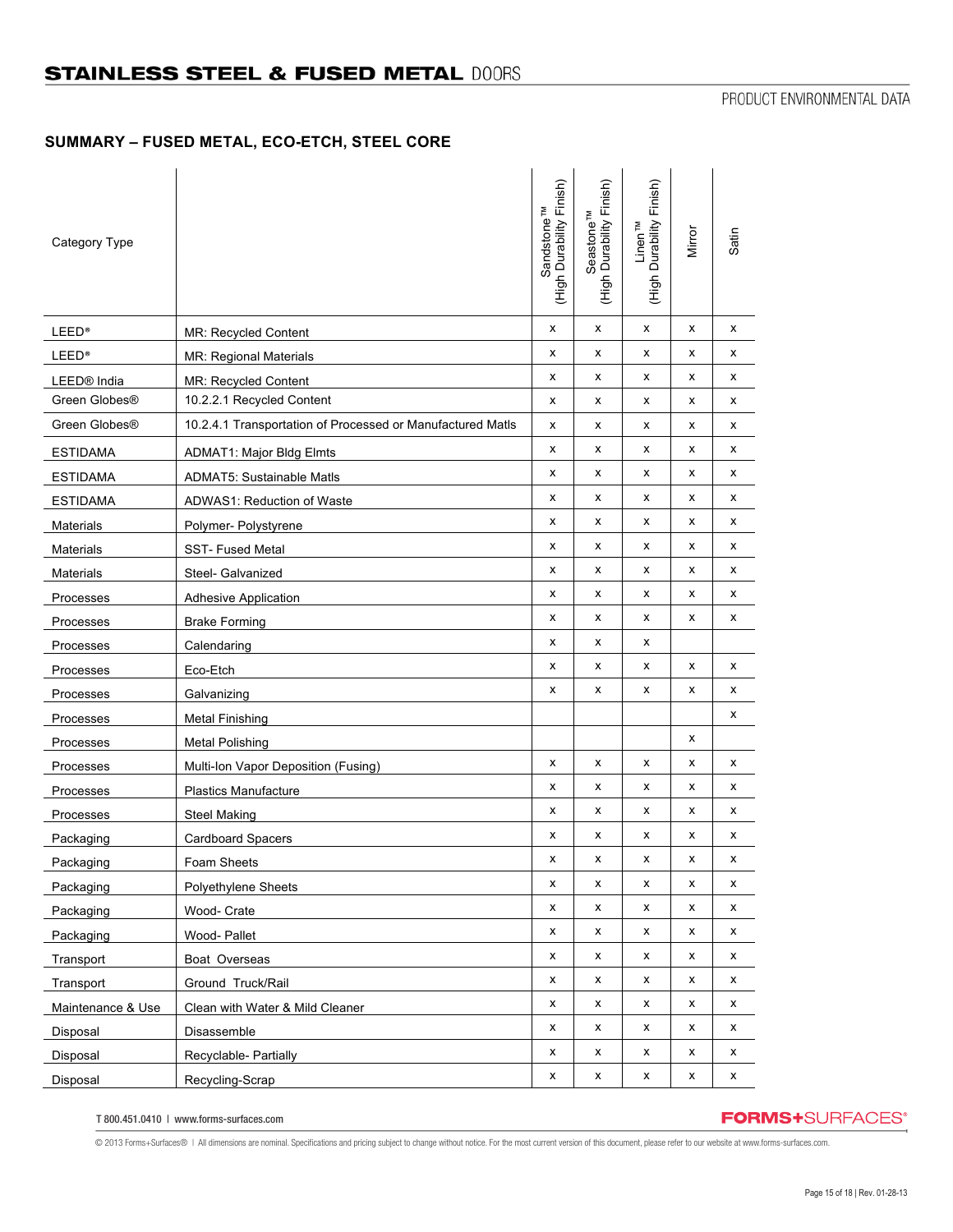# **SUMMARY – FUSED METAL, IMPRESSION PATTERN, WOOD CORE**

| Category Type             |                                                            | Sandstone™<br>(High Durability<br>Finish) | (High Durability<br>Finish)<br>Seastone <sup>TM</sup> | (High Durability<br>Finish)<br>Linen <sup>™</sup> | Mirror | Satin |                         |
|---------------------------|------------------------------------------------------------|-------------------------------------------|-------------------------------------------------------|---------------------------------------------------|--------|-------|-------------------------|
| <b>LEED®</b>              | MR: Recycled Content                                       | x                                         | X                                                     | X                                                 | x      | X     |                         |
| <b>LEED®</b>              | <b>MR: Regional Materials</b>                              | x                                         | x                                                     | X                                                 | x      | x     |                         |
| LEED <sup>®</sup> India   | MR: Recycled Content                                       | x                                         | x                                                     | X                                                 | X      | x     |                         |
| Green Globes <sup>®</sup> | 10.2.2.1 Recycled Content                                  | x                                         | x                                                     | X                                                 | X      | x     |                         |
| Green Globes®             | 10.2.4.1 Transportation of Processed or Manufactured Matls | x                                         | x                                                     | X                                                 | x      | х     |                         |
| <b>ESTIDAMA</b>           | <b>ADMAT1: Major Bldg Elmts</b>                            | х                                         | x                                                     | X                                                 | х      | х     |                         |
| <b>ESTIDAMA</b>           | <b>ADMAT5: Sustainable Matls</b>                           | x                                         | x                                                     | X                                                 | x      | x     |                         |
| <b>ESTIDAMA</b>           | ADWAS1: Reduction of Waste                                 | x                                         | x                                                     | X                                                 | x      | х     |                         |
| <b>Materials</b>          | <b>SST-Fused Metal</b>                                     | х                                         | х                                                     | X                                                 | х      | х     |                         |
| <b>Materials</b>          | Wood- Douglas Fir                                          | x                                         | x                                                     | X                                                 | X      | X     |                         |
| <b>Materials</b>          | Wood- Particleboard                                        | x                                         | x                                                     | X                                                 | X      | х     |                         |
| <b>Materials</b>          | Wood- Plywood                                              | x                                         | x                                                     | X                                                 | х      | х     |                         |
| Processes                 | <b>Adhesive Application</b>                                | x                                         | x                                                     | X                                                 | x      | X     |                         |
| Processes                 | <b>Brake Forming</b>                                       | x                                         | x                                                     | X                                                 | X      | X     |                         |
| Processes                 | Calendaring                                                | x                                         | x                                                     | X                                                 |        |       |                         |
| Processes                 | Impression                                                 | х                                         | x                                                     | X                                                 | x      | x     |                         |
| Processes                 | <b>Metal Finishing</b>                                     |                                           |                                                       |                                                   |        | X     |                         |
| Processes                 | <b>Metal Polishing</b>                                     |                                           |                                                       |                                                   | X      |       |                         |
| Processes                 | Multi-Ion Vapor Deposition (Fusing)                        | x                                         | х                                                     | X                                                 | x      | x     |                         |
| Processes                 | Particleboard Processing                                   | x                                         | x                                                     | X                                                 | x      | x     |                         |
| Processes                 | <b>Steel Making</b>                                        | х                                         | x                                                     | X                                                 | х      | х     |                         |
| Processes                 | Wood Processing                                            | x                                         | x                                                     | X                                                 | x      | X     |                         |
| Processes                 | Wood Veneer Making                                         | x                                         | x                                                     | X                                                 | x      | х     |                         |
| Packaging                 | <b>Cardboard Spacers</b>                                   | x                                         | x                                                     | X                                                 | X      | х     |                         |
| Packaging                 | Foam Sheets                                                | x                                         | X                                                     | X                                                 | X      | X     |                         |
| Packaging                 | Polyethylene Sheets                                        | x                                         | x                                                     | $\pmb{\mathsf{x}}$                                | X      | x     |                         |
| Packaging                 | Wood- Crate                                                | x                                         | x                                                     | X                                                 | X      | x     |                         |
| Packaging                 | Wood- Pallet                                               | x                                         | x                                                     | X                                                 | x      | x     |                         |
| Transport                 | Boat Overseas                                              | X                                         | x                                                     | X                                                 | X      | X     |                         |
| Transport                 | Ground Truck/Rail                                          | x                                         | x                                                     | X                                                 | X      | X     |                         |
| Maintenance & Use         | Clean with Water & Mild Cleaner                            | x                                         | x                                                     | X                                                 | x      | x     |                         |
| Disposal                  | Disassemble                                                | X                                         | X                                                     | X                                                 | x      | x     |                         |
| Disposal                  | Recyclable- Partially                                      | x                                         | x                                                     | X                                                 | X      | x     |                         |
| Disposal                  | Recycling-Scrap                                            | x                                         | X                                                     | X                                                 | X      | X     |                         |
|                           | T 800.451.0410   www.forms-surfaces.com                    |                                           |                                                       |                                                   |        |       | <b>FORMS+</b> SURFACES® |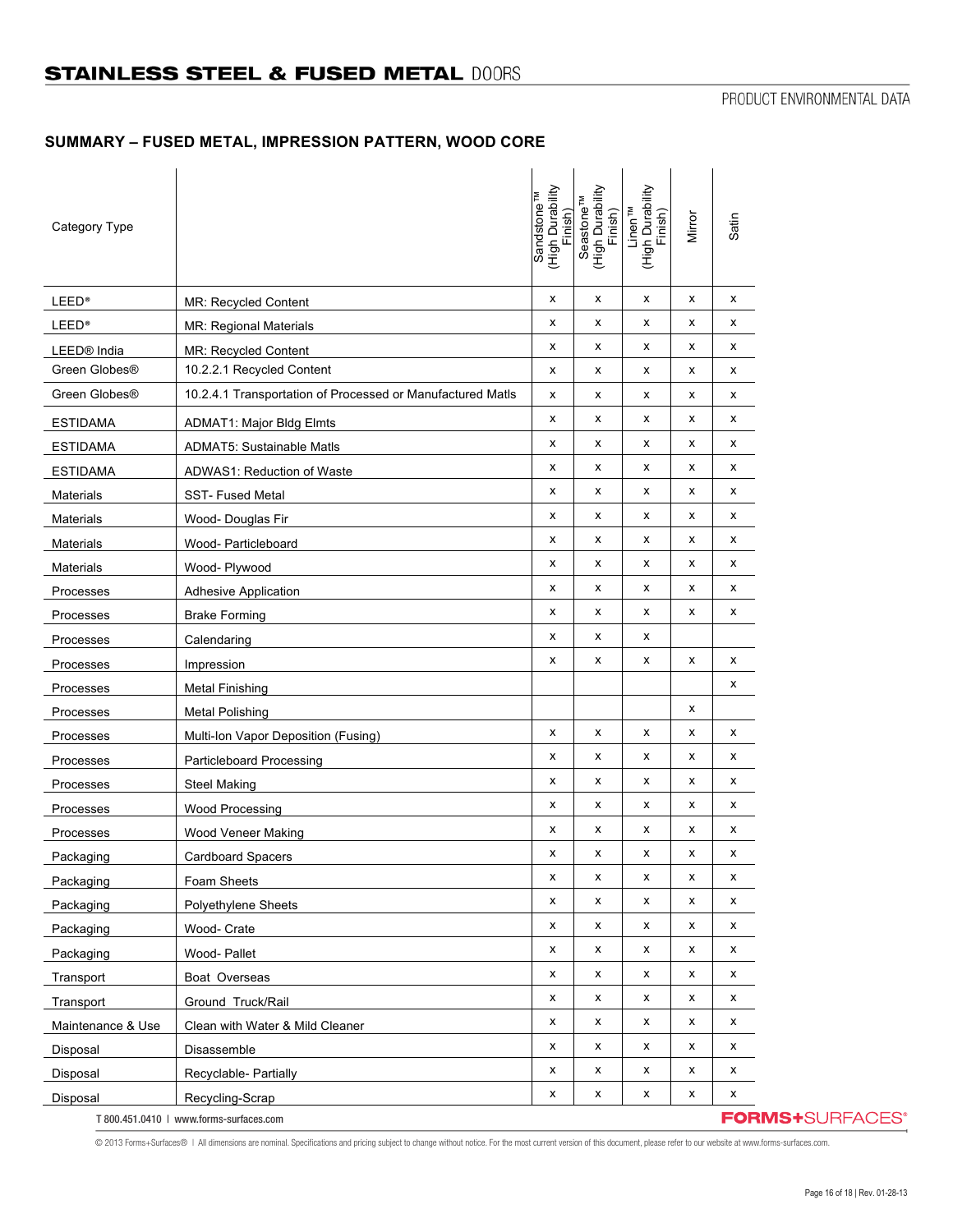## **SUMMARY – FUSED METAL, IMPRESSION PATTERN, STEEL CORE**

| Category Type           |                                                            | (High Durability Finish)<br>Sandstone <sup>TM</sup> | (High Durability Finish)<br>Seastone <sup>TM</sup> | Linen™<br>(High Durability Finish) | Mirror | Satin |
|-------------------------|------------------------------------------------------------|-----------------------------------------------------|----------------------------------------------------|------------------------------------|--------|-------|
| <b>LEED®</b>            | MR: Recycled Content                                       | x                                                   | x                                                  | x                                  | x      | X     |
| <b>LEED®</b>            | MR: Regional Materials                                     | X                                                   | x                                                  | x                                  | x      | х     |
| LEED <sup>®</sup> India | MR: Recycled Content                                       | x                                                   | x                                                  | x                                  | х      | X     |
| Green Globes®           | 10.2.2.1 Recycled Content                                  | x                                                   | x                                                  | х                                  | x      | х     |
| Green Globes®           | 10.2.4.1 Transportation of Processed or Manufactured Matls | x                                                   | x                                                  | х                                  | x      | х     |
| <b>ESTIDAMA</b>         | <b>ADMAT1: Major Bldg Elmts</b>                            | X                                                   | x                                                  | x                                  | x      | х     |
| <b>ESTIDAMA</b>         | <b>ADMAT5: Sustainable Matls</b>                           | X                                                   | x                                                  | x                                  | x      | х     |
| <b>ESTIDAMA</b>         | ADWAS1: Reduction of Waste                                 | x                                                   | x                                                  | x                                  | x      | х     |
| <b>Materials</b>        | Polymer- Polystyrene                                       | X                                                   | x                                                  | x                                  | х      | х     |
| Materials               | <b>SST-Fused Metal</b>                                     | x                                                   | x                                                  | x                                  | x      | x     |
| Materials               | Steel- Galvanized                                          | X                                                   | x                                                  | х                                  | х      | х     |
| Processes               | <b>Adhesive Application</b>                                | X                                                   | x                                                  | х                                  | x      | х     |
| Processes               | <b>Brake Forming</b>                                       | x                                                   | x                                                  | x                                  | x      | x     |
| Processes               | Calendaring                                                | x                                                   | x                                                  | x                                  |        |       |
| Processes               | Galvanizing                                                | x                                                   | x                                                  | x                                  | x      | х     |
| Processes               | Impression                                                 | x                                                   | x                                                  | x                                  | x      | х     |
| Processes               | <b>Metal Finishing</b>                                     |                                                     |                                                    |                                    |        | x     |
| Processes               | <b>Metal Polishing</b>                                     |                                                     |                                                    |                                    | x      |       |
| Processes               | Multi-Ion Vapor Deposition (Fusing)                        | X                                                   | x                                                  | х                                  | х      | х     |
| Processes               | Plastics Manufacture                                       | x                                                   | x                                                  | х                                  | x      | х     |
| Processes               | <b>Steel Making</b>                                        | X                                                   | x                                                  | x                                  | х      | х     |
| Packaging               | <b>Cardboard Spacers</b>                                   | x                                                   | x                                                  | х                                  | x      | х     |
| Packaging               | Foam Sheets                                                | X                                                   | x                                                  | x                                  | X      | X     |
| Packaging               | Polyethylene Sheets                                        | x                                                   | x                                                  | x                                  | х      | х     |
| Packaging               | Wood- Crate                                                | x                                                   | x                                                  | x                                  | x      | x     |
| Packaging               | Wood- Pallet                                               | X                                                   | x                                                  | x                                  | x      | х     |
| Transport               | Boat Overseas                                              | x                                                   | x                                                  | x                                  | x      | х     |
| Transport               | Ground Truck/Rail                                          | x                                                   | x                                                  | x                                  | x      | х     |
| Maintenance & Use       | Clean with Water & Mild Cleaner                            | x                                                   | x                                                  | x                                  | x      | х     |
| Disposal                | Disassemble                                                | x                                                   | x                                                  | x                                  | x      | х     |
| Disposal                | Recyclable- Partially                                      | x                                                   | x                                                  | x                                  | x      | х     |
| Disposal                | Recycling-Scrap                                            | x                                                   | x                                                  | x                                  | x      | x     |

T 800.451.0410 | www.forms-surfaces.com

# **FORMS+**SURFACES®